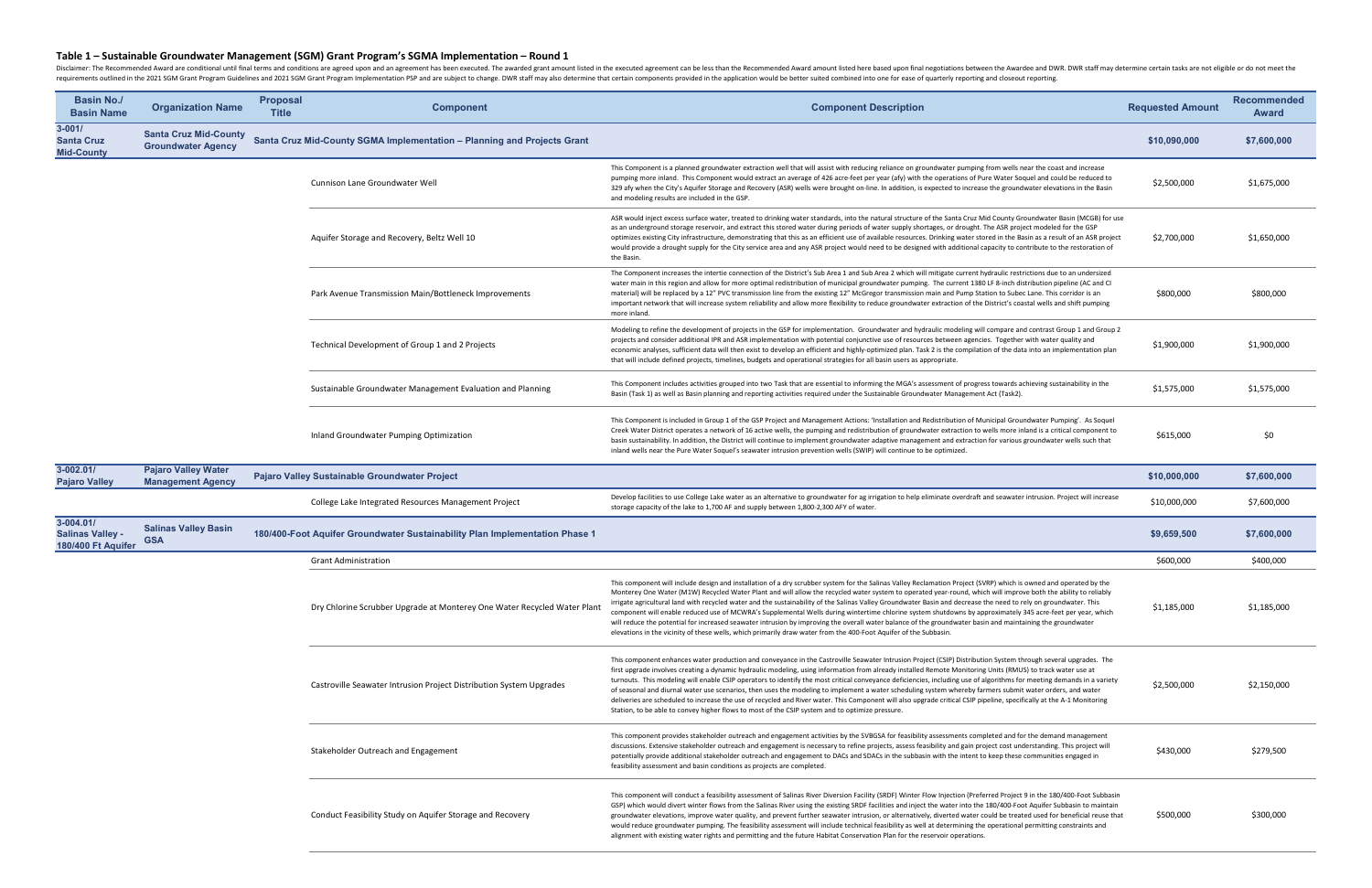| <b>Basin No./</b><br><b>Basin Name</b>                          | <b>Organization Name</b>                   | <b>Proposal</b><br><b>Title</b> | <b>Component</b>                                                                                                                         | <b>Component Description</b>                                                                                                                                                                                                                                                                                                                                                                                                                                                                                                                                                                                                                                                                                                                                              | <b>Requested Amount</b> | <b>Recommended</b><br><b>Award</b> |
|-----------------------------------------------------------------|--------------------------------------------|---------------------------------|------------------------------------------------------------------------------------------------------------------------------------------|---------------------------------------------------------------------------------------------------------------------------------------------------------------------------------------------------------------------------------------------------------------------------------------------------------------------------------------------------------------------------------------------------------------------------------------------------------------------------------------------------------------------------------------------------------------------------------------------------------------------------------------------------------------------------------------------------------------------------------------------------------------------------|-------------------------|------------------------------------|
|                                                                 |                                            |                                 | <b>Demand Management Feasibility</b>                                                                                                     | This component will assess the feasibility of a Demand Management Program within the Subbasin to determine which demand-side management projects could<br>reduce the total volume of supply that needs to be generated to reach sustainability as well as determining how extraction can be fairly divided and managed within<br>the Subbasin.                                                                                                                                                                                                                                                                                                                                                                                                                            | \$204,000               | \$200,000                          |
|                                                                 |                                            |                                 | <b>Compliance Reporting and Data Expansion</b>                                                                                           | This component will create additional data sets (the Aquifer properties test, and well registrations and metering) in order to fill gaps in the data system and complete<br>two Annual Reports during the grant period. The Aquifer properties tests will provide characterization data for the aquifer that was identified as a data gap in the<br>180/400-Foot Aquifer GSP. The well registration will establish a relatively accurate count of all active wells in the Subbasin. Well metering will improve estimates of the<br>amount of groundwater extracted from the 180/400-Foot Aquifer (well metering will not include de minimis well users).                                                                                                                  | \$2,090,500             | \$1,850,500                        |
|                                                                 |                                            |                                 | Operationalize Deep Aquifer Study Recommendations                                                                                        | This component will begin the Deep Aquifer Study focusing on the outcomes and recommendations including guidance for management. SVBGSA will work with agency<br>partners on the study to ensure the study and the resulting long-term local and regional management will promote groundwater sustainability as defined in the GSP.                                                                                                                                                                                                                                                                                                                                                                                                                                       | \$550,000               | \$40,000                           |
|                                                                 |                                            |                                 | Conduct Feasibility Study for Seawater Intrusion Pumping Barrier with<br>Evaluation of Brackish Water Treatment for direct Municipal Use | This component will conduct feasibility studies for the Seawater Intrusion Pumping Barrier which will focus on evaluating the technical efficacy of groundwater<br>desalting and developing conceptual facility concept s and estimates of capital and operating costs. Additional feasibility analysis will include well location<br>determination, land acquisition needs, conveyance and distribution systems, and end-user assessment. Discussions with Monterey One Water and other agencies will<br>lead to a conceptual agreement on the brine disposal options for the desalting plant. The feasibility study will include outreach to address the willingness and ability of<br>beneficial users, including agriculture and domestic users, to fund the project. | \$1,600,000             | \$1,195,000                        |
| 3-004.06/<br><b>Salinas Valley -</b><br><b>Paso Robles Area</b> | <b>County of San Luis</b><br><b>Obispo</b> |                                 | Paso Robles GSP Projects and Management Actions Implementation - Phase 1                                                                 |                                                                                                                                                                                                                                                                                                                                                                                                                                                                                                                                                                                                                                                                                                                                                                           | \$10,000,000            | \$7,600,000                        |
|                                                                 |                                            |                                 | <b>Grant Administration</b>                                                                                                              |                                                                                                                                                                                                                                                                                                                                                                                                                                                                                                                                                                                                                                                                                                                                                                           | \$250,000               | \$250,000                          |
|                                                                 |                                            |                                 | City of Paso Robles Recycled Water Project                                                                                               | Build infrastructure to deliver recycled water from WWTP to east Paso Robles to be used as irrigation for parks, golf courses, and vineyards, in lieu of pumping. This<br>project will have the capability to deliver up to 4,900 AFY to east Paso Robles. Excess water not used for irrigation will be discharged to the Huero Creek for additional<br>recharge benefits.                                                                                                                                                                                                                                                                                                                                                                                                | \$3,500,000             | \$3,500,000                        |
|                                                                 |                                            |                                 | San Miguel Recycled Water Project                                                                                                        | Upgrade infrastructure to WWTF to produce irrigation water for agricultural vineyards, in lieu of pumping. This project could provide between 200 and 450 AFY of<br>water. Included infrastructure to be built is a new recycled water pumping station, pipeline, and turn-out infrastructure to provide water delivery.                                                                                                                                                                                                                                                                                                                                                                                                                                                  | \$1,000,000             | \$1,000,000                        |
|                                                                 |                                            |                                 | Address GSP Data Gaps - High Priority                                                                                                    | This project will expand and improve the existing basin monitoring network by adding monitoring wells, stream gauges, and climatologic stations in areas where data<br>gaps exist. This will provide improved understanding of the hydrogeologic conceptual model of the basin by combining existing data with new data.                                                                                                                                                                                                                                                                                                                                                                                                                                                  | \$1,400,000             | \$1,400,000                        |
|                                                                 |                                            |                                 | <b>High Priority Management Actions</b>                                                                                                  | 1. A well verification and registration program will be created to obtain spatial of groundwater use is correct and will help fill data gaps. 2. Non-De minimis GW<br>pumpers will be required to report extractions annually. 3. Develop and implement a drinking well impact mitigation program to protect drinking water wells. 4.<br>Develop and implement a voluntary multi-benefit land repurposing program that will facilitate the conversion of high-water use irrigated agricultural land to low water<br>use agriculture use or open space                                                                                                                                                                                                                     | \$800,000               | \$800,000                          |
|                                                                 |                                            |                                 | Supplemental Water Supply Feasibility / Engineering Studies                                                                              | Engineering study to assess the feasibility of a proposed blending facility and pump stations to blend water from the city of Paso Robles and the Nacimiento Water<br>Project to be used as irrigation water. Another Engineering study to evaluate the potential benefits of increasing the storage capacity of the Salinas Dam.                                                                                                                                                                                                                                                                                                                                                                                                                                         | \$650,000               | \$650,000                          |
|                                                                 |                                            |                                 | <b>Medium Priority Management Actions</b>                                                                                                | Develop and implement a regulatory program to equitably allocate a groundwater Base Pumping Fee and Allocation. Once the program is implemented, individual non-<br>de minimis pumper's will be provided an annual groundwater BPA which may be based on historically used quantities of water.                                                                                                                                                                                                                                                                                                                                                                                                                                                                           | \$700,000               | \$0                                |
|                                                                 |                                            |                                 | Groundwater Basin Recharge Technical / Engineering Studies                                                                               | Engineering study to assess the feasibility of developing floodplain / stream channel modifications, perform design alternatives analyses and develop<br>recommendations for the final project design                                                                                                                                                                                                                                                                                                                                                                                                                                                                                                                                                                     | \$400,000               | \$0                                |
|                                                                 |                                            |                                 | Address Data Gaps - Medium Priority                                                                                                      | Address medium priority data gaps to update and recalibrate the basin hydrogeologic model. These locations are to be determined after results have been gathered<br>from filing the high priority data gaps.                                                                                                                                                                                                                                                                                                                                                                                                                                                                                                                                                              | \$250,000               | \$0                                |
| $3 - 013/$                                                      |                                            |                                 | <b>SGMA Compliance Activities</b>                                                                                                        | Preparation of GSP Annual Reports, Bi-Annual monitoring of Basin Conditions, and regular updates of the GSP.                                                                                                                                                                                                                                                                                                                                                                                                                                                                                                                                                                                                                                                              | \$1,050,000             | \$0                                |
| <b>Cuyama Valley</b>                                            | <b>Cuyama Basin GSA</b>                    |                                 | <b>Cuyama Basin Groundwater Sustainability Spending Plan</b>                                                                             |                                                                                                                                                                                                                                                                                                                                                                                                                                                                                                                                                                                                                                                                                                                                                                           | \$10,080,000            | \$7,600,000                        |
|                                                                 |                                            |                                 | <b>Grant Administration</b>                                                                                                              |                                                                                                                                                                                                                                                                                                                                                                                                                                                                                                                                                                                                                                                                                                                                                                           | \$300,000               | \$300,000                          |
|                                                                 |                                            |                                 | <b>Ongoing Monitoring and Enhancements</b>                                                                                               | Enhancements to the entire Basin's monitoring network which includes the installation of piezometers, installation of dedicated monitoring wells, DMS enhancements,<br>groundwater levels and quality monitoring, and stream gages. This will provide additional data to ensure accurate and informed management and decision making<br>within the basin                                                                                                                                                                                                                                                                                                                                                                                                                  | \$3,130,000             | \$3,130,000                        |
|                                                                 |                                            |                                 | <b>Project Management Action Implementation</b>                                                                                          | This project includes updating and calibration of the CBWRM Model, developing and implementing framework for pumping allocations, analysis of water management<br>action implementation options, providing adaptive management support, performing a precipitation enhancement technical analysis, and performing a technical<br>analysis of flood and stormwater capture for the Basin.                                                                                                                                                                                                                                                                                                                                                                                  | \$965,000               | \$965,000                          |
|                                                                 |                                            |                                 | GSP Implementation, Outreach, and Compliance Activities                                                                                  | This project includes continued program management for GSP implementation activities, continued stakeholder engagement and community outreach, the<br>preparation of annual reports, modifying the GSP to respond to the DWR determination letter, and preparing the five-year GSP update.                                                                                                                                                                                                                                                                                                                                                                                                                                                                                | \$3,050,000             | \$3,050,000                        |
|                                                                 |                                            |                                 | Improving Understanding of Basin Water Use                                                                                               | This project includes the development of an updated satellite-based survey off basin-wide land use 2021 to better understand current and cyclical land use trends, as<br>well as to improve estimation of water use in the Basin. The improved understanding will assist with the implementation of components 3 & 4.                                                                                                                                                                                                                                                                                                                                                                                                                                                     | \$155,000               | \$155,000                          |
|                                                                 |                                            |                                 | Additional Dedicated Monitoring Well Installation in Lower Priority Areas                                                                | This project includes the installation of additional dedicated monitoring wells in lower priority areas. This additional information would benefit the basin but in lower<br>priority areas.                                                                                                                                                                                                                                                                                                                                                                                                                                                                                                                                                                              | \$1,380,000             | \$0                                |
|                                                                 |                                            |                                 | Flood and Stormwater Capture Detailed Feasibility Study                                                                                  | This project includes preparing a detailed feasibility study for flood and stormwater capture in the Basin to provide additional groundwater supplies, alleviate<br>groundwater quality issues, and reduce long-term economic cost associated with groundwater pumping.                                                                                                                                                                                                                                                                                                                                                                                                                                                                                                   | \$1,100,000             | \$0                                |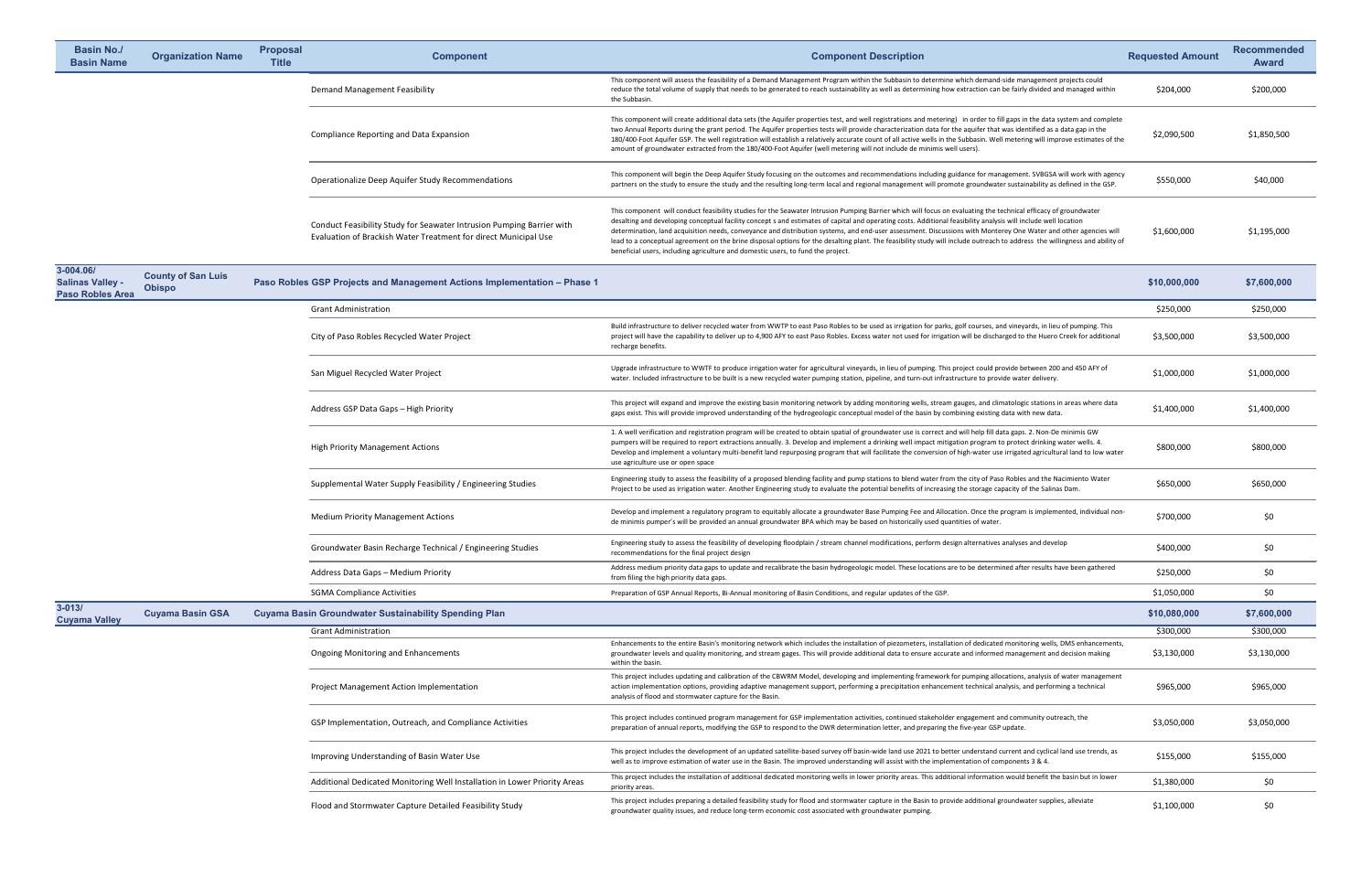| <b>Basin No./</b><br><b>Basin Name</b> | <b>Organization Name</b> | <b>Proposal</b><br><b>Title</b> | <b>Component</b>                                                                                                                                                       | <b>Component Description</b>                                                                                                                                                                                                                                                                                                                                                                                                                                                                                                                                                                                                                                                                                                                                                                                                                                                                                                                                                                                                                                                                                    | <b>Requested Amount</b> | <b>Recommended</b><br><b>Award</b> |
|----------------------------------------|--------------------------|---------------------------------|------------------------------------------------------------------------------------------------------------------------------------------------------------------------|-----------------------------------------------------------------------------------------------------------------------------------------------------------------------------------------------------------------------------------------------------------------------------------------------------------------------------------------------------------------------------------------------------------------------------------------------------------------------------------------------------------------------------------------------------------------------------------------------------------------------------------------------------------------------------------------------------------------------------------------------------------------------------------------------------------------------------------------------------------------------------------------------------------------------------------------------------------------------------------------------------------------------------------------------------------------------------------------------------------------|-------------------------|------------------------------------|
| 4-006/<br><b>Pleasant Valley</b>       | <b>Fox Canyon GMA</b>    |                                 | <b>Implementation Project for the Pleasant Valley Basin</b>                                                                                                            |                                                                                                                                                                                                                                                                                                                                                                                                                                                                                                                                                                                                                                                                                                                                                                                                                                                                                                                                                                                                                                                                                                                 | \$10,957,398            | \$7,600,000                        |
|                                        |                          |                                 | <b>Grant Administration</b>                                                                                                                                            | <b>Grant Administration</b>                                                                                                                                                                                                                                                                                                                                                                                                                                                                                                                                                                                                                                                                                                                                                                                                                                                                                                                                                                                                                                                                                     | \$150,000               | \$0                                |
|                                        |                          |                                 | <b>PVCWD Recycled Water Connection Pipeline</b>                                                                                                                        | Install 5,300 ft of 24-inch HDPE connecting the east and west zones of the District's distribution system to more effectively distribute up to 4,000 AFY of recycled water<br>and an additional 1,000 to 2,000 AFY of water from the Conejo Creek.                                                                                                                                                                                                                                                                                                                                                                                                                                                                                                                                                                                                                                                                                                                                                                                                                                                              | \$5,600,000             | \$5,260,000                        |
|                                        |                          |                                 | PVCWD Private Reservoir Program                                                                                                                                        | Outreach, developing a database of existing private storage volume, preparing the program framework, projecting the costs and benefits, piloting the program with 2<br>customers, modifying the plan as necessary, and implementation over the course of 2 years.                                                                                                                                                                                                                                                                                                                                                                                                                                                                                                                                                                                                                                                                                                                                                                                                                                               | \$590,000               | \$550,000                          |
|                                        |                          |                                 | <b>Valley Basin</b>                                                                                                                                                    | FCGMA Install Multi-Depth Monitoring Wells at Three Locations in the Pleasant Installation of multi-depth monitoring wells at 3 locations, fill spatial data gap in understanding aquifer conditions for reporting both ground<br>storage for the annual reports. Data from the construction of the wells will help define aquifer properties in each of the principal aquifers.                                                                                                                                                                                                                                                                                                                                                                                                                                                                                                                                                                                                                                                                                                                                | \$2,550,158             | \$1,075,000                        |
|                                        |                          |                                 | FCGMA Installation of 3 Monitoring Wells to Assess the Hydraulic Connectivity<br>Between Surface Water Bodies, the Semi-Perched Aquifer, and the Principal<br>Aquifers | Installation of three shallow monitoring wells to assess groundwater conditions along Arroyo Las Posas, Conejo Creek, and Calleguas Creek. These wells will be used to<br>help understand the relationship between surface water and groundwater along the stream courses. Data from the construction of the wells will help define aquifer<br>properties in the younger and older alluvium, and data on groundwater conditions in these wells will be used to help assess whether riparian vegetation is accessing<br>groundwater in the Shallow Alluvial Aquifer.                                                                                                                                                                                                                                                                                                                                                                                                                                                                                                                                             | \$493,442               | \$382,500                          |
|                                        |                          |                                 | Camarillo Stormwater Diversion to WRP Feasibility Study                                                                                                                | Feasibility Study of diverting stormwater flows from the stormwater collection system to the Water Reclamation Plant (WRP) to be treated and turned into recycled<br>water for agriculture irrigation purposes. This project would increase the amount of recycled water provided to farmers. Any excess recycled water produced by the<br>WRP will be distributed to the Camrosa Water District via an existing connection where the recycled water is then used for agricultural uses as well. This is a<br>multi-benefit project in that it helps the recharge basin and keep it sustained, helps the region comply with the regional MS4 Permit, as well as supply the farming<br>community with recycled water thereby reducing water use from the basin.                                                                                                                                                                                                                                                                                                                                                  | \$350,000               | \$332,500                          |
|                                        |                          |                                 | Camarillo Airport Feasibility Study                                                                                                                                    | Feasibility study seeks to investigate diverting stormwater flows from the Camarillo Hills Drain to an underground infiltration or detention basin for groundwater<br>recharge. This project also helps with compliance of TMDL's for Revlon Slough and Beardsley Wash. The study would investigate and propose a suitable location,<br>provide required testing, and other reports as required to fully evaluate project feasibility.                                                                                                                                                                                                                                                                                                                                                                                                                                                                                                                                                                                                                                                                          | \$300,000               | \$0                                |
|                                        |                          |                                 | <b>Camarillo Desalter Expansion Feasibility Study</b>                                                                                                                  | Feasibility Study will look to expand the North Pleasant Valley Desalter Treatment Facility (Desalter) to increase the amount of groundwater treated by the facility for<br>the benefit of regional agencies and multiple basins. Benefits of the project could include treating additional brackish groundwater in the Pleasant Valley Basin so that<br>it could be used by Camarillo or other agencies thereby reducing groundwater demand in neighboring areas.                                                                                                                                                                                                                                                                                                                                                                                                                                                                                                                                                                                                                                              | \$350,000               | \$0                                |
|                                        |                          |                                 | Camarillo Hills Drain Diversion to WRP Feasibility Study                                                                                                               | Feasibility Study of diverting a portion of stormwater flows from the Camarillo Hills Drain near the Camarillo Airport to the Camarillo Sanitary District (CSD) sanitary<br>sewer Pump Station No.3 near the intersection of Las Posas Road and Pleasant Valley Road where stormwater would be pumped approximately 4 miles east to the<br>CSD Water Reclamation Plant (WRP). The WRP could treat the stormwater flows and produce reclaimed water to be used for irrigation purposes in the Camarillo and<br>Camrosa Services areas. This is a dual benefit project in that it helps recharge the basin as well as comply with the regional MS4 Permit requirements for TMDL's for<br>Revlon Slough and Beardsley Wash.                                                                                                                                                                                                                                                                                                                                                                                        | \$300,000               | \$0                                |
|                                        |                          |                                 | FCGMA Pleasant Valley Basin Transducer Installation                                                                                                                    | This project proposes installation of transducers in seven representative monitoring points, or key wells in the Pleasant Valley Basin. Fill data gaps to contour spring<br>high and fall low groundwater conditions in the basin and better understanding of whether the basin is being managed sustainably. The temporal data gaps have<br>persisted in reporting groundwater levels in storage for the annual reports. The addition of transducers will help ensure that spring high and fall low water levels are<br>collected from the representative monitoring points within a 2-week window, as recommended by DWR.                                                                                                                                                                                                                                                                                                                                                                                                                                                                                     | \$123,798               | \$0                                |
|                                        |                          |                                 | <b>Camarillo Infiltration Basin Feasibility Study</b>                                                                                                                  | The Camarillo Sanitary District (CSD) has an existing flood management project near the Water Reclamation Plant (WRP) and this project request would study the<br>feasibility of adding stormwater infiltration or detention areas to the west of the WRP. The study would investigate and propose a suitable location, provide required<br>testing, and other reports as required to fully evaluate project feasibility. Communities served include the City of Camarillo and unincorporated areas of Ventura<br>County. Study to be completed within 2 years.                                                                                                                                                                                                                                                                                                                                                                                                                                                                                                                                                 | \$300,000               | \$0                                |
| 4-022.02/<br><b>Oxnard</b>             | <b>Fox Canyon GMA</b>    |                                 | <b>Implementation Project for the Oxnard Subbasin</b>                                                                                                                  |                                                                                                                                                                                                                                                                                                                                                                                                                                                                                                                                                                                                                                                                                                                                                                                                                                                                                                                                                                                                                                                                                                                 | \$13,836,448            | \$7,600,000                        |
|                                        |                          |                                 | <b>Grant Administration</b>                                                                                                                                            | <b>Grant Administration</b>                                                                                                                                                                                                                                                                                                                                                                                                                                                                                                                                                                                                                                                                                                                                                                                                                                                                                                                                                                                                                                                                                     | \$150,000               | \$0                                |
|                                        |                          |                                 | UWCD Ferro-Rose Artificial Recharge of Groundwater                                                                                                                     | Expansion and extension of existing conveyance structures and connection to Ferro-Rose basin to allow for more recharge and to increase diversions from the Santa<br>Clara River during high-flow events when suspended sediment concentrations are high. Increased volume of diverted water will be used for artificial recharge and<br>conjunctive use in Oxnard Basin, and a smaller amount for conjunctive use in Pleasant Valley Basin. The PTP and PVP areas will receive surface-water deliveries for<br>conjunctive use, reducing pumping in those areas, which will increase groundwater elevations and improve groundwater quality, while reducing potential for<br>subsidence. The El Rio and north Oxnard areas, with their severely disadvantaged and underrepresented communities, as well as their small mutual water companies,<br>will be the most direct and immediate communities to benefit, particularly with increased groundwater levels and groundwater in storage, and with improved<br>groundwater quality and also with reduced potential for seawater intrusion or land subsidence. | \$4,000,000             | \$2,510,300                        |
|                                        |                          |                                 | UWCD Laguna Road Recycled Water Interconnection                                                                                                                        | New interconnection pipeline to allow conveyance of recycled water from PVCWD's system to United's Pumping Trough Pipeline (PTP) system to allow full utilization<br>of available recycled water. This interconnection will also allow delivery of water from the PTP system to the PVCWD distribution system when such movement would<br>optimize conjunctive use opportunities to improve sustainable yield in the Pleasant Valley Basin. Benefits of using more recycled water in the PTP system, and<br>optimizing supplies for the Pleasant Valley Pipeline (PVP) system, will include higher groundwater levels, more groundwater in storage, improved groundwater quality,<br>and reduce potential for seawater intrusion or land subsidence in both Oxnard and Pleasant Valley Basins. The PTP area will receive additional recycled water for<br>agricultural use, reducing pumping in those areas, which will increase groundwater elevations and improve groundwater quality, while reducing potential for<br>subsidence.                                                                            | \$4,225,000             | \$2,651,500                        |
|                                        |                          |                                 | UWCD Monitoring Well Construction and Data Collection for Design of<br><b>Extraction Barrier and Brackish Water Treatment</b>                                          | Construct up to six monitoring well clusters and collect data in vicinity of United's proposed Extraction Barrier and Brackish Water Treatment Project to aid in<br>optimizing design and will be used to collect groundwater quality and level data from the aquifers that will be pumped as part of the extraction barrier, as well as the<br>Semi-perched Aquifer. The data collected from these wells will be used to: 1) refine understanding of horizontal and vertical conductivity of the aquifers and confining<br>layers; 2) provide additional data regarding geochemistry of the aquifers; and 3) assess whether contaminants in the Semi-perched aquifer are likely to migrate toward<br>the extraction wells, now or in the future.                                                                                                                                                                                                                                                                                                                                                               | \$2,100,000             | \$1,317,900                        |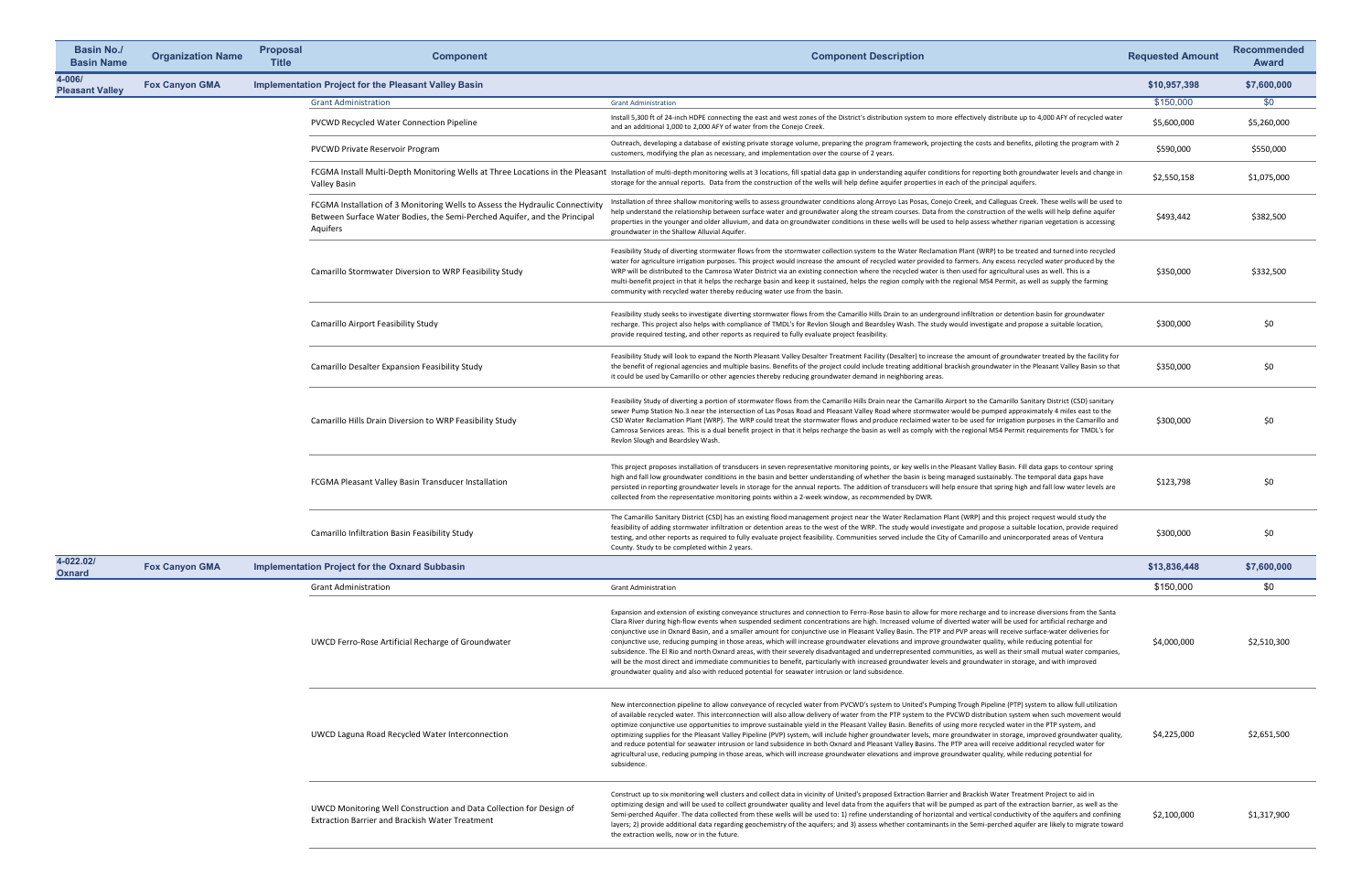| <b>Basin No./</b><br><b>Basin Name</b>     | <b>Organization Name</b>                                   | <b>Proposal</b><br><b>Title</b> | <b>Component</b>                                                                                                                                                       | <b>Component Description</b>                                                                                                                                                                                                                                                                                                                                                                                                                                                                                                                                                                                                                                                                                                                                                                                                                                                                                                                                                                                                        | <b>Requested Amount</b> | <b>Recommended</b><br><b>Award</b> |
|--------------------------------------------|------------------------------------------------------------|---------------------------------|------------------------------------------------------------------------------------------------------------------------------------------------------------------------|-------------------------------------------------------------------------------------------------------------------------------------------------------------------------------------------------------------------------------------------------------------------------------------------------------------------------------------------------------------------------------------------------------------------------------------------------------------------------------------------------------------------------------------------------------------------------------------------------------------------------------------------------------------------------------------------------------------------------------------------------------------------------------------------------------------------------------------------------------------------------------------------------------------------------------------------------------------------------------------------------------------------------------------|-------------------------|------------------------------------|
|                                            |                                                            |                                 | FCGMA Installation of 3 Monitoring Wells to Assess the Hydraulic Connectivity<br>Between Surface Water Bodies, the Semi-Perched Aquifer, and the Principal<br>Aquifers | Installation of 3 shallow monitoring wells to assess groundwater conditions along the Revolon Slough, Calleguas Creek, and the Santa Clara River. Fill data gaps in the<br>understanding how surface water and shallow groundwater interact with the deeper primary aquifers in the Oxnard Subbasin to help understand the relationship<br>between surface water and groundwater adjacent to the waterways and help define aquifer properties in the semi-perched aquifer and Oxnard Aquifer, and data on<br>groundwater conditions in these wells will be used to help assess groundwater gradients that may influence the source of water for GDEs.                                                                                                                                                                                                                                                                                                                                                                               | \$493,442               | \$382,500                          |
|                                            |                                                            |                                 | FCGMA Install Multi-Depth Monitoring Wells at Two Locations in the Oxnard<br>Subbasin                                                                                  | This project proposes installation of multi-depth monitoring wells at two locations in the Oxnard Subbasin to assess groundwater conditions in the principal aquifers in<br>the areas of the Oxnard Subbasin that lack data. The addition of multi-depth monitoring wells, completed in each of the principal aquifers in these locations ill help<br>refine the understanding of groundwater flow directions and vertical gradients in the vicinity of areas for which there is little available data                                                                                                                                                                                                                                                                                                                                                                                                                                                                                                                              | \$1,700,580             | \$737,800                          |
|                                            |                                                            |                                 | FCGMA Destruction of Wells to Reduce Interaction between Upper and Lower<br><b>Aquifer Systems</b>                                                                     | This project proposes identifying and destroying up to 10 wells in the Oxnard Subbasin in order to reduce the aquifer cross-connection provided by boreholes that are<br>screened in multiple aquifers. Previous investigations of Oxnard Subbasin determined that water can migrate vertically through casings of wells that have been<br>abandoned. Groundwater quality sampling and the results of numerical groundwater modeling indicate that seawater that has intruded into the UAS in the vicinity of<br>Point Mugu may migrate vertically into the Lower Aquifer System contributing to poor water quality in the Hueneme, Fox Canyon, and Grimes Canyon Aquifers in this<br>area.                                                                                                                                                                                                                                                                                                                                         | \$1,008,664             | \$0                                |
|                                            |                                                            |                                 | <b>Oxnard Sub Transducer Installation</b>                                                                                                                              | This project proposes installation of transducers in nine representative monitoring points (key wells) to help fill temporal data gaps in the understanding of aquifer<br>conditions in the Oxnard Subbasin. These data gaps limit the number of wells that can be used to contour spring high and fall low groundwater conditions, which then<br>limits the understanding of whether the Subbasin is being managed sustainably. The temporal data gaps have persisted in reporting groundwater levels in storage for<br>the annual reports.                                                                                                                                                                                                                                                                                                                                                                                                                                                                                        | \$158,762               | \$0                                |
| 5-022.01/<br><b>Eastern San</b><br>Joaquin | <b>Eastern San Joaquin</b><br><b>Groundwater Authority</b> |                                 | Eastern San Joaquin Subbasin Sustainable Groundwater Management Grant Application                                                                                      |                                                                                                                                                                                                                                                                                                                                                                                                                                                                                                                                                                                                                                                                                                                                                                                                                                                                                                                                                                                                                                     | \$12,242,000            | \$7,600,000                        |
|                                            |                                                            |                                 | <b>Grant Administration</b>                                                                                                                                            |                                                                                                                                                                                                                                                                                                                                                                                                                                                                                                                                                                                                                                                                                                                                                                                                                                                                                                                                                                                                                                     | \$580,000               | \$100,000                          |
|                                            |                                                            |                                 | Eastern San Joaquin Geophysical Investigations and Groundwater Recharge<br>Program                                                                                     | Development & Geotechnical Characterization and Groundwater Storage Pre-Design & Constraint; which includes geophysical and geotechnical analysis of Water<br>Available for Recharge (WAFR) and recharge sites; analysis of floodplain expansion opportunities; coordination and outreach with growers; pilot and demonstration<br>recharge activities; modeling of benefits and impacts; project formulation, screening and selection of a preferred design alternative. Then the Mokelumne Recharge<br>Flood Plan Enhancement - Environmental/Design which will consist of development of preferred project and an Environmental Impact Report (EIR) and Preliminary<br>Design Report.                                                                                                                                                                                                                                                                                                                                            | \$5,500,000             | \$3,350,000                        |
|                                            |                                                            |                                 | Delta Water Supply Project (DWTP) Groundwater Recharge Improvements<br><b>Project Geotechnical Investigation</b>                                                       | Geotechnical investigation and hydrogeologic characterization of a portion of the Delta Water Supply Project (DWTP) site for direct groundwater recharge and<br>recovery potential. Specifically, the purpose of this effort is to conduct a subsurface investigation at the DWTP site to determine soil profile characteristics for<br>suitability of infiltrating surface-applied water for direct recharge: subsurface lithology, groundwater levels, potential storage volume (volume of water that can be<br>recharged and recovered while avoiding local impacts), specific yield, hydraulic conductivity, and water quality. Data acquired and conclusions from this first phase<br>work effort will be used to confirm the feasibility of a direct DWTP site recharge project. Engineering design, environmental review, water rights and project funding<br>will be the focus of a future project (phase II) provided the results of this work confirm the suitability of this site for groundwater recharge and recovery. | \$800,000               | \$250,000                          |
|                                            |                                                            |                                 | North San Joaquin Water Conservation District North System Improvement<br>Project - Phase 1                                                                            | The District's North System Improvement Project - Phase 1 will enable the District to use surface water when available to recharge the Subbasin and includes the<br>following: 1) modernization of the North System pump station; 2) modernization of a portion of the North System pipeline; 3) implementation of a direct groundwater<br>recharge project on land known as the Lakso property; 4) extensive landowner outreach to add surface water users for irrigation and additional parcels for FloodMAR.                                                                                                                                                                                                                                                                                                                                                                                                                                                                                                                     | \$5,362,000             | \$3,900,000                        |
| $5 - 022.04/$<br><b>Merced</b>             | <b>Merced Irrigation Urban</b><br><b>GSA</b>               |                                 | Merced Subbasin 2022 GSP Implementation and Sustainability Program                                                                                                     |                                                                                                                                                                                                                                                                                                                                                                                                                                                                                                                                                                                                                                                                                                                                                                                                                                                                                                                                                                                                                                     | \$13,699,885            | \$7,600,000                        |
|                                            |                                                            |                                 | <b>Grant Administration</b>                                                                                                                                            | This component will provide the general grant oversight and management and ensure invoicing, reporting, and deliverables are turned in on time and in the final<br>format. This will include preparing reports detailing work completed during reporting period as outlined in a grant agreement.                                                                                                                                                                                                                                                                                                                                                                                                                                                                                                                                                                                                                                                                                                                                   | \$100,000               | \$100,000                          |
|                                            |                                                            |                                 | LeGrand-Athlone Water District Intertie Canal - Phase 2                                                                                                                | The LGAWD Intertie Canal would capture and store floodwaters by constructing an approximately 2-mile canal to connect MID's Booster Lateral 3 to Dutchman Creek<br>northeast of Santa Fe Road. The new Intertie Canal would be built to convey 125 cubic feet per second (cfs) of floodwater for Flood Managed Aquifer Recharge (Flood-<br>MAR) on approximately 40,000 acres of productive farmland in the Merced Subbasin.                                                                                                                                                                                                                                                                                                                                                                                                                                                                                                                                                                                                        | \$1,000,000             | \$1,000,000                        |
|                                            |                                                            |                                 | Merced Subbasin Integrated Managed Aquifer Recharge Evaluation Tool<br>(MercedMAR)                                                                                     | The component involves enhancing the Merced Water Resources Model (WRM) and Groundwater Recharge Assessment Tool (GRAT) models then integrating the<br>models into a robust, user-friendly tool that runs recharge opportunities and optimization scenarios across the Subbasin with the ultimate aim of informing sustainable<br>groundwater management decisions in the Merced Subbasin.                                                                                                                                                                                                                                                                                                                                                                                                                                                                                                                                                                                                                                          | \$725,000               | \$725,000                          |
|                                            |                                                            |                                 | Vander Dussen Subsidence Priority Area Flood-MAR Project                                                                                                               | This component will build a 1.25 mile earthen canal from Merced Irrigation District's El Nido Canal to and 685-acres of agricultural fields, of which approximately 325-<br>acres are located within Sandy Mush Mutual Water Company and 333-acres in the Madera County GSA. With 90 days of flood flows, the 20 cubic feet per second (CFS)<br>canal will yield ~3,600 acre-feet (AFY) of recharge.                                                                                                                                                                                                                                                                                                                                                                                                                                                                                                                                                                                                                                | \$798,735               | \$798,735                          |
|                                            |                                                            |                                 | Vander Woude Storage Reservoir                                                                                                                                         | The component will build a 30-acre storage reservoir with a capacity of 250 acre-feet (AF). The component will divert flood water from Mariposa and Owens Creeks<br>and store it for later use to meet crop demand and/or Flood-MAR. The total project benefit is 900 AFY.                                                                                                                                                                                                                                                                                                                                                                                                                                                                                                                                                                                                                                                                                                                                                          | \$300,000               | \$300,000                          |
|                                            |                                                            |                                 | Filling Data Gaps Identified in Data Gaps Plan                                                                                                                         | This component completes a planning project of filling in the data gaps identified in the Merced Data Gaps Plan. Filling these gaps will help to improve scientific<br>understanding, support ongoing basin management and policy making and can be used in developing future updates to the GSP.                                                                                                                                                                                                                                                                                                                                                                                                                                                                                                                                                                                                                                                                                                                                   | \$400,000               | \$400,000                          |
|                                            |                                                            |                                 | Amsterdam Water District Surface Water Conveyance and Recharge Project                                                                                                 | This component estimates a benefit of 6,580 acre-feet per year (AFY). A pipeline component would build approximately 1-mile of 21" pvc pipeline to convey surface<br>water from Canal Creek to an existing 125 acre-foot irrigation reservoir. 3 recharge ponds would be built totaling approximately 53-acres.                                                                                                                                                                                                                                                                                                                                                                                                                                                                                                                                                                                                                                                                                                                     | \$100,000               | \$100,000                          |
|                                            |                                                            |                                 | GSP Project 31: Crocker Dam Modification                                                                                                                               | This component will provide construction of groundwater recharge conveyance system infrastructure and also provide flood protection, climate change mitigation,<br>reduction in potential evacuation events, increased water reliability, recreational opportunities, and habitat creation. In addition, this component encompasses<br>installation of automatic gates at MID's Crocker Dam.                                                                                                                                                                                                                                                                                                                                                                                                                                                                                                                                                                                                                                        | \$1,500,000             | \$1,500,000                        |
|                                            |                                                            |                                 |                                                                                                                                                                        |                                                                                                                                                                                                                                                                                                                                                                                                                                                                                                                                                                                                                                                                                                                                                                                                                                                                                                                                                                                                                                     |                         |                                    |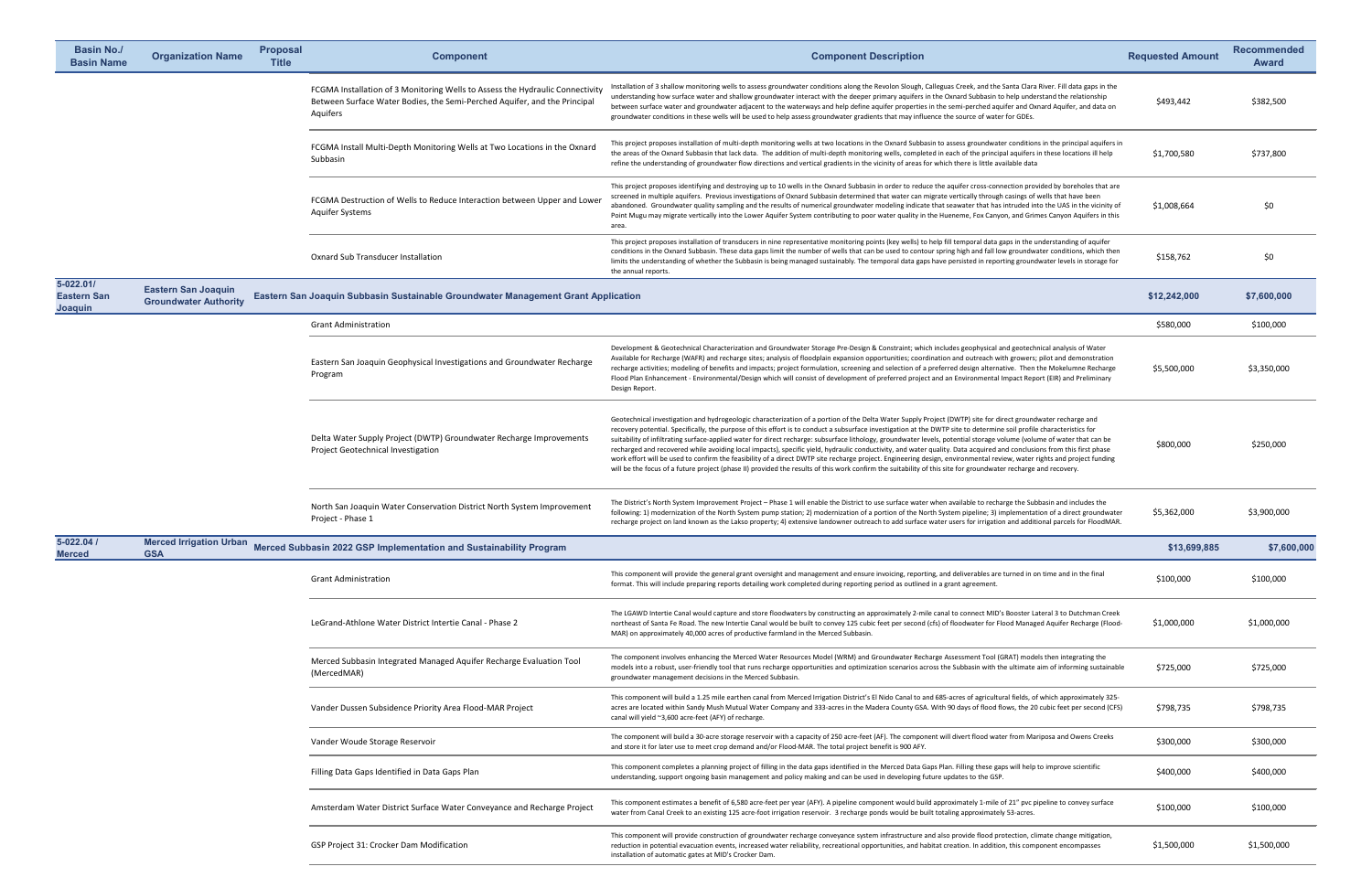| <b>Basin No./</b><br><b>Basin Name</b> | <b>Organization Name</b>                   | <b>Proposal</b><br><b>Title</b> | <b>Component</b>                                                                                     | <b>Component Description</b>                                                                                                                                                                                                                                                                                                                                                                                                    | <b>Requested Amount</b> | <b>Recommended</b><br><b>Award</b> |
|----------------------------------------|--------------------------------------------|---------------------------------|------------------------------------------------------------------------------------------------------|---------------------------------------------------------------------------------------------------------------------------------------------------------------------------------------------------------------------------------------------------------------------------------------------------------------------------------------------------------------------------------------------------------------------------------|-------------------------|------------------------------------|
|                                        |                                            |                                 | G Ranch Groundwater Recharge, Habitat Enhancement & Floodplain Expansior<br>Project - Planning       | This component will consist of the planning, design, and environmental permitting of the combination of groundwater recharge ponds and floodplain re-establishment.<br>This component will enhance 270-acres of existing wetlands and re-establish the remaining 169 acres of double-cropped farmland to floodplains. The entire<br>component would be utilized for habitat enhancement and groundwater recharge.               | \$250,000               | \$250,000                          |
|                                        |                                            |                                 | Merquin County Water District (MCWD) Sustainable Yield Management Plan<br>and Plan Implementation    | The management plan will include determination of optimal locations for recharge facilities as well as activities to minimize salinity of delivered water and evaluation<br>of optimal location of pumping wells, pipelines, and long-term groundwater recharge needed for MCWD to be sustainable. Implementation plan will identify up to 300<br>acres of land where recharge activities could be conducted.                   | \$66,000                | \$66,000                           |
|                                        |                                            |                                 | Purdy Project (E. Purdy, W. Purdy, and Kevin Recharge Basins) (Project No. 38)                       | This component will recharge stormwater on 195.8 acres of farmland and will have the capacity to recharge up to 1,400 acre-feet/year of storm event run off captured<br>during above normal and wet hydrologic year types by Stevinson Water District distribution facilities and the East Side Canal assuming a two-month period of<br>operation when stormwater is available for recharge.                                    | \$110,400               | \$110,400                          |
|                                        |                                            |                                 | Purdy Project (East Pike Recharge Basin) (Project No. 37)                                            | The project will have the capacity to recharge up to 3,100 acre-feet/year of storm event runoff captured during above normal and wet hydrologic year types by<br>Steninson Water District distribution facilities and the East Side Canal assuming a two-month period of operation during years when storm water is available for<br>recharge. This recharge volume is equivalent to 4.68 inches per day of operation           | \$73,750                | \$73,750                           |
|                                        |                                            |                                 | Buchanan Hollow Mutual Water Company Floodwater Recharge Project                                     | This component would complete a Groundwater Recharge and Recovery Suitability Study to determine the suitability of recharge within BHMWC. If the soils are<br>deemed suitable for groundwater recharge and recovery, BHMW would construct up to three recharge ponds utilizing floodwater from Dutchman Creek. The total<br>yield of the Project would be approximately 1,030 AFY.                                             | \$26,000                | \$26,000                           |
|                                        |                                            |                                 | G Ranch Groundwater Recharge, Habitat Enhancement & Floodplain Expansion<br>Project - Implementation | This component would consist of the implementation and construction of groundwater recharge ponds. This component would enhance 270-acres of existing wetlands<br>and re-establish the remaining 169 acres of double-cropped farmland to floodplains. The entire component would be utilized for habitat enhancement and<br>groundwater recharge, providing additional wetland habitat for migrating waterfowl.                 | \$750,000               | \$750,000                          |
|                                        |                                            |                                 | Turner Island Water District (TIWD) Water Conservation                                               | This component would consist of the construction of a surface water reservoir and installation of pumps/piping to return water to the head of the TIWD system. It is<br>believed that this storage/return system could be incredibly beneficial in further reducing demand on TIWD wells, potentially to the tune of an additional 750-1,000 AF<br>per year.                                                                    | \$1,000,000             | \$1,000,000                        |
|                                        |                                            |                                 | <b>TIWD Shallow Well Drilling</b>                                                                    | This component would entail the construction of wells, screened above the Corcoran Clay to minimize subsidence impacts. This would require the scoping of the<br>locations of the wells to ensure good production, followed by the drilling and installation of new wells at those desired locations. These shallow wells would be<br>intended to replace existing deeper wells.                                                | \$500,000               | \$400,115                          |
|                                        |                                            |                                 | MIUGSA Groundwater Extraction Measurement Program                                                    | This component would include in the installation of flow measurement devices throughout MIUGSAs, with the primary goal of collecting accurate groundwater<br>extraction data from within the GSA. As part of the 2021 SGMA Implementation Grant, MIUGSA is proposing the installation of up to 200 flow meters on production<br>wells within MIUGSA's boundaries                                                                | \$1,500,000             | S-                                 |
|                                        |                                            |                                 | Deadman Creek Canal Off Stream Storage and Recharge                                                  | This component includes the construction of a 675-acre-foot storage and regulating reservoir situated on 160 acres (gross) and an 80-acre recharge project which will<br>be built in stages following the separate estimated Spring 2022 completion of the 2-mile-long 100 CFS Deadman Creek Canal linking Deadman Creek and terminus ends<br>of MID's Benedict and Case Beer canals with Lone Tree MWC's Fenceline canal       | \$1,000,000             | S-                                 |
|                                        |                                            |                                 | Tri City's Water Recharge/Underground Storage Feasibility                                            | This component will perform geo technical analysis to determine FloodMAR recharge feasibility and aquifer conditions to determine if a suitable aquifer or geological<br>feature exists beneath the surface to store recharged water. Also the study will analyze the ability to recharge outside of Corcoran clay to benefit sub Corcoran water<br>levels further west in the basin.                                           | \$3,500,000             | \$-                                |
| $5 - 022.05/$<br><b>Chowchilla</b>     | <b>GSA</b>                                 |                                 | Triangle T Water District Chowchilla Subbasin SGMA Implementation Round 1                            |                                                                                                                                                                                                                                                                                                                                                                                                                                 | \$10,000,000            | \$7,600,000                        |
|                                        |                                            |                                 | <b>Grant Administration</b>                                                                          | This component will provide the general grant oversight and management and ensure invoicing, reporting, and deliverables are turned in on time and in the final<br>format.                                                                                                                                                                                                                                                      | \$760,000               | \$760,000                          |
|                                        |                                            |                                 | Groundwater Sustainability Plan (GSP) Revisions                                                      | This proposal aims to address potential GSP deficiencies in a practical manner, primarily by completing GSP text revisions and additional non-modeling analyses to<br>clarify and refine the selection of sustainable management criteria and the characterization of groundwater conditions in the Chowchilla Subbasin.                                                                                                        | \$336,306               | \$336,306                          |
|                                        |                                            |                                 | Triangle T WD Poso Pipeline Extension                                                                | The proposed pipeline would convey purchased surface water to lands within the Inter Basin Coordination Committee's Subsidence Priority Area. The surface water<br>would originate from the Central California Irrigation District's Poso Canal and be used for recharge or to irrigate cropland within and outside TTWD. There would also<br>two approximately 30-acre regulating reservoirs.                                  | \$2,606,250             | \$2,606,250                        |
|                                        |                                            |                                 | Sierra Vista MWC Recharge Basin                                                                      | The proposed project would plan, design, and build an approximately 30-acre recharge pond within Sierra Vista Mutual Water Company. The water would be diverted<br>from a 20 cfs pump in the Chowchilla River. The recharged surface water would be extracted with existing shallow wells and utilized on lands primarily served with<br>groundwater pumped from beneath the Corcoran Clay, which is known to cause subsidence. | \$674,535               | \$674,535                          |
|                                        |                                            |                                 | Madera County Eastside Bypass Flood Flow Recharge Program                                            | The component will develop and construct 3 points of diversion on the Chowchilla Bypass, development and construction of one 20-acre recharge basin and related<br>facilities, facilities to deliver water to approximately 700 acres of fields for Flood-MAR, including 6,100 linear feet of 27 inch PVC pipeline and 6 grower turnouts, and<br>development and installation of one (1) deep dual completion monitoring well.  | \$5,622,909             | \$3,222,909                        |
| 5-022.06 /<br><b>Madera</b>            | <b>Root Creek Water</b><br><b>District</b> |                                 | <b>Madera Subbasin SGM Grant Funding Proposal</b>                                                    |                                                                                                                                                                                                                                                                                                                                                                                                                                 | \$13,213,300            | \$7,600,000                        |
|                                        |                                            |                                 | <b>Grant Administration</b>                                                                          | Grant Administration will provide the general grant oversight and management and ensure invoicing, reporting, and deliverables are turned in on time and in the final<br>format. This will include preparing reports detailing work completed during reporting period as outlined in a grant agreement.                                                                                                                         | \$760,000               | \$760,000                          |
|                                        |                                            |                                 | Madera Subbasin GSPs - Plan Updates                                                                  | This component will update the four (4) Groundwater Sustainability Plans (GSPs) that together cover the entire Madera Subbasin. The GSP plan updates will primarily<br>focus on revisions to the four GSPs to address potential deficiencies that may preclude DWR's approval of the GSPs.                                                                                                                                      | \$614,300               | \$614,300                          |
|                                        |                                            |                                 | Madera Water District GSA - Madera Lake Pump & Pipeline Project                                      | This component will include the installation of a siphon in Madera Lake, siphon inlet channel, booster pump, pipelines, sump, and grower turnout to obtain a flowrate<br>of up to 8,000 gpm from Madera Lake, with up to 6,000 gpm (13.4 cfs) delivered into MWD and up to 2,000 gpm delivered to the neighboring grower property from<br>MID or other outside water supplies.                                                  | \$3,525,000             | \$3,525,000                        |
|                                        |                                            |                                 | Root Creek Water District GSA - In-lieu Pipeline Expansion Project                                   | This component is a proposed pipeline to mitigate groundwater overdraft by using surface water, when available, in place of groundwater use on agricultural land in<br>the RCWD. The District proposes to expand their in-lieu pipeline about 2 miles, providing an average annual delivery of 1,874 AF of surface water in place of<br>groundwater and 275 AF of wet year groundwater recharge.                                | \$2,192,600             | \$2,192,600                        |
|                                        |                                            |                                 | County of Madera GSA - Madera - Chowchilla Bypass Flood Water Recharge<br>Project 2                  | This component will complete the development and construction of one point of diversion on the Chowchilla Bypass, as well as construction of facilities to deliver<br>water to approximately 900 acres of fields for Flood-MAR, including 8,300 linear feet of 27 inch PVC pipeline and eight (8) grower turnouts (12 inches each, equipped<br>with magnetic flow meters).                                                      | \$2,908,100             | \$508,100                          |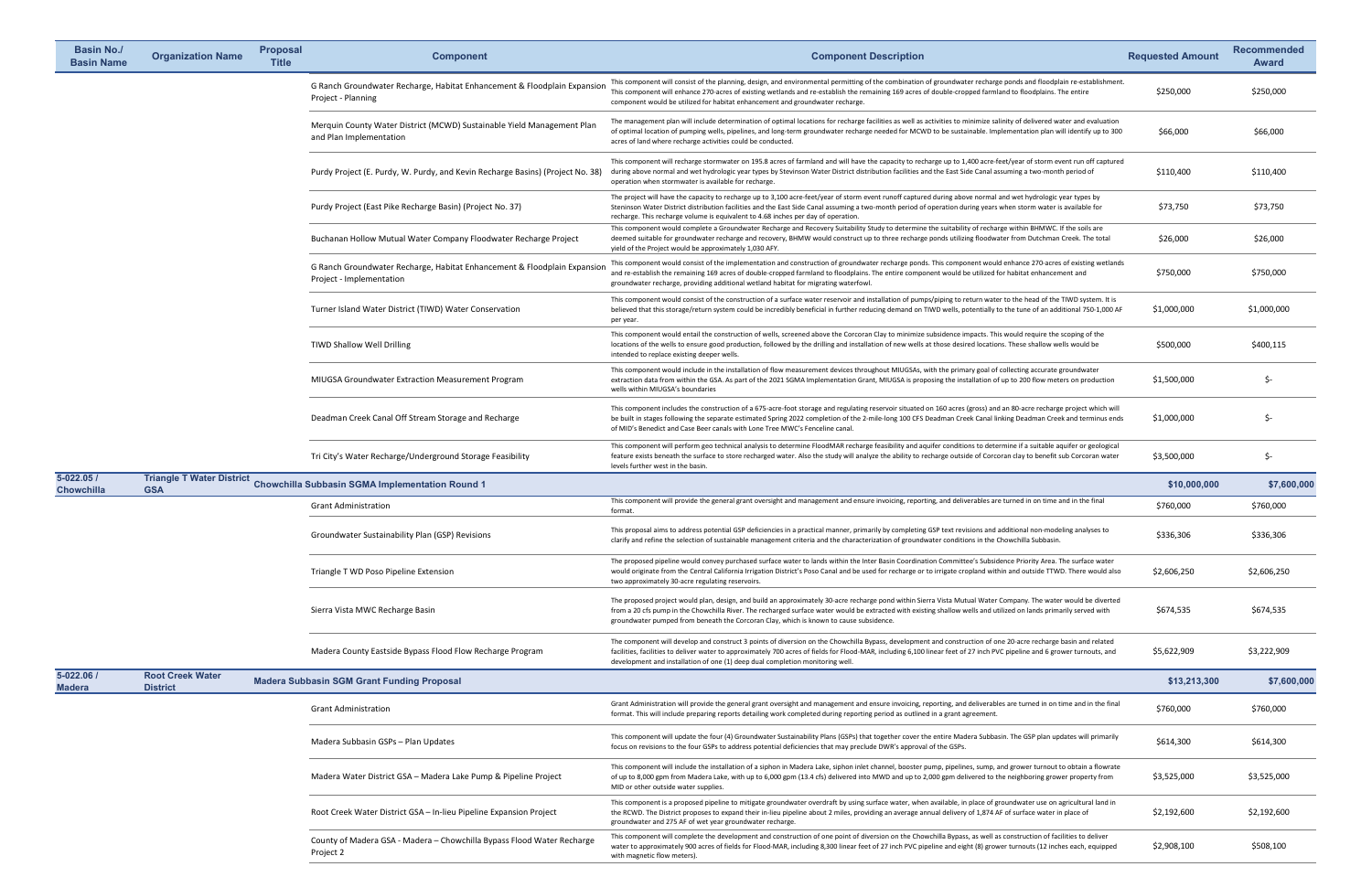| <b>Basin No./</b><br><b>Basin Name</b> | <b>Organization Name</b>                      | <b>Proposal</b><br><b>Title</b> | <b>Component</b>                                                                     | <b>Component Description</b>                                                                                                                                                                                                                                                                                                                                                                                                                                                                                                                                                                                                                                                                                                                                                                                                                                                                                                                                                                                                                                                                                                                                                                          | <b>Requested Amount</b> | <b>Recommended</b><br><b>Award</b> |
|----------------------------------------|-----------------------------------------------|---------------------------------|--------------------------------------------------------------------------------------|-------------------------------------------------------------------------------------------------------------------------------------------------------------------------------------------------------------------------------------------------------------------------------------------------------------------------------------------------------------------------------------------------------------------------------------------------------------------------------------------------------------------------------------------------------------------------------------------------------------------------------------------------------------------------------------------------------------------------------------------------------------------------------------------------------------------------------------------------------------------------------------------------------------------------------------------------------------------------------------------------------------------------------------------------------------------------------------------------------------------------------------------------------------------------------------------------------|-------------------------|------------------------------------|
|                                        |                                               |                                 | Root Creek Water District GSA - Parkway Water Conservation Project                   | This component envisions the construction and implementation of small embankment dams with associated upstream percolation areas that have the ability to<br>intentionally recharge surface water supplies. The component is anticipated to annually recharge 1,000 AFY.                                                                                                                                                                                                                                                                                                                                                                                                                                                                                                                                                                                                                                                                                                                                                                                                                                                                                                                              | \$3,213,300             | \$-                                |
| $5 - 022.07/$<br><b>Delta-Mendota</b>  | <b>Del Puerto Water</b><br><b>District</b>    |                                 | Delta-Mendota Subbasin - Planning and Projects                                       |                                                                                                                                                                                                                                                                                                                                                                                                                                                                                                                                                                                                                                                                                                                                                                                                                                                                                                                                                                                                                                                                                                                                                                                                       | \$32,579,551            | \$7,600,000                        |
|                                        |                                               |                                 | <b>Grant Administration</b>                                                          |                                                                                                                                                                                                                                                                                                                                                                                                                                                                                                                                                                                                                                                                                                                                                                                                                                                                                                                                                                                                                                                                                                                                                                                                       | \$760,000               | \$0                                |
|                                        |                                               |                                 | San Joaquin Valley Eligible Recharge Projects                                        | This component includes three tasks (projects) that all meet the eligibility requirements for the San Joaquin Valley funding: Los Banos Creek Recharge and Recovery<br>Project, Flood Water Capture Project, and the Cottonwood Creek Recharge Project. All three tasks (projects) will capture and recharge stormwater to support basin<br>sustainability. In doing so, all three tasks (projects) will reduce peak flows thereby reducing downstream flooding and will create seasonal habitat through the creation<br>of shallow open water habitat during known periods of migration along the Pacific Flyway.                                                                                                                                                                                                                                                                                                                                                                                                                                                                                                                                                                                    | \$10,018,597            | \$4,000,000                        |
|                                        |                                               |                                 | Recharge and Water Supply Reliability Projects                                       | This component includes: Lateral 4-North (4N) Recapture and Recirculation Reservoir project will capture tailwater and put this water to beneficial use and fully use<br>WSID's existing surface water right; Phase I of the Ceres component of the North Valley Regional Recycled Water Program (NVRRWP), allowing DPWD to receive a<br>much-needed increase in reliable surface water supply that is climate change resilient and providing up to an additional 1,736 acre-feet per year (AFY) throughout the<br>year; Farmers Water District Water Bank Investigation will build off a pilot water bank project to recharge the Upper Aquifer system through the recharge of surface<br>water from the Mendota Pool into recharge ponds located within FWD; and the Los Banos Creek (LBC) Detention Reservoir Regulation and Storage Project, will allow<br>the LBC Detention Dam to be operated in the October through February time period to release natural LBC flow downstream for use by riparian lands directly or via<br>the Delta-Mendota Canal to create space in the LBCDD to be used to temporarily store water for later use during peak irrigation or for wildlife water management. | \$17,640,954            | \$2,037,800                        |
|                                        |                                               |                                 | Data Gaps and Monitoring                                                             | This component address data gaps and improve subbasin monitoring, which includes: Subbasin-wide monitoring for subsidence as identified during the Subsidence<br>Characterization Study; Dedicated Interconnected Surface Water (ISW) Monitoring Network and pair those wells with stream gages; Aliso Water District GSP Data<br>Gaps and Monitoring; Farmers Water District GSP Data Gaps and Monitoring; and Fresno County Management Areas A and B GSP Data Gaps and Monitoring.                                                                                                                                                                                                                                                                                                                                                                                                                                                                                                                                                                                                                                                                                                                  | \$2,710,000             | \$867,200                          |
|                                        |                                               |                                 | <b>GSP Revisions/Updates/Modifications</b>                                           | This component includes five tasks, allocating funding for addressing required edits to the submitted GSPs to address DWRs comments in their determination letter.<br>Aliso WD, Farmers WD, Fresno County Management Areas A & B, Grassland WD and the San Joaquin River Exchange Contractors have all identified a need for this<br>funding to offset the cost of GSP modifications and to reduce the financial burden on the disadvantaged communities in their GSP area.                                                                                                                                                                                                                                                                                                                                                                                                                                                                                                                                                                                                                                                                                                                           | \$850,000               | \$425,000                          |
|                                        |                                               |                                 | <b>Outreach and Engagement</b>                                                       | This component includes four tasks, all focused on outreach and engagement, including funding for intra-basin and inter-basin coordination and continued outreach to<br>Subbasin stakeholders and the public. Farmers WD, Fresno County Management Areas A & B, Grassland WD and the San Joaquin River Exchange Contractors have all<br>identified a need for this funding to offset the cost of GSP modifications and to reduce the financial burden on the disadvantaged communities in their GSP area.                                                                                                                                                                                                                                                                                                                                                                                                                                                                                                                                                                                                                                                                                             | \$450,000               | \$225,000                          |
|                                        |                                               |                                 | Studies and Investigations                                                           | This component includes one task (project) - the Aliso Water District Study - Effects of Composite Well Pumping. This study will improve the understanding of the<br>effects of landowner's composite wells within Aliso Water District's service area. The study plans to analyze pumping effects of these wells on the Upper and Lower<br>Aquifers, how water levels are impacted, how these wells contribute to subsidence, and how much water these wells extract from the Upper and Lower Aquifers in<br>addition to any potential water quality issues                                                                                                                                                                                                                                                                                                                                                                                                                                                                                                                                                                                                                                          | \$150,000               | \$45,000                           |
| 5-022.08 /<br><b>Kings</b>             | <b>Fresno Irrigation</b><br><b>District</b>   |                                 | Kings Subbasin 2022 GSP Implementation Projects (SGM Project)                        |                                                                                                                                                                                                                                                                                                                                                                                                                                                                                                                                                                                                                                                                                                                                                                                                                                                                                                                                                                                                                                                                                                                                                                                                       | \$11,288,365            | \$7,600,000                        |
|                                        |                                               |                                 | <b>Grant Administration</b>                                                          | Grant Administration will provide the general grant oversight and management and ensure invoicing, reporting, and deliverables are turned in on time and in the final<br>format. This will include preparing reports detailing work completed during reporting period as outlined in a grant agreement.                                                                                                                                                                                                                                                                                                                                                                                                                                                                                                                                                                                                                                                                                                                                                                                                                                                                                               | \$30,000                | \$30,000                           |
|                                        |                                               |                                 | Consolidated Irrigation District Recharge Program Phase 1 Project                    | Component includes planning, design and construction of 4 recharge basin sites varying in size from approximately 20 to 60 acres. The project will include construction<br>of various components like basin cells and embankments, connections to existing District irrigation system infrastructure, basin inlet and piping, flowmeters. The<br>project will provide recharge benefit estimated at 6,000 AFY.                                                                                                                                                                                                                                                                                                                                                                                                                                                                                                                                                                                                                                                                                                                                                                                        | \$5,025,000             | \$5,000,000                        |
|                                        |                                               |                                 | James Irrigation District James Bypass Basins 1 and 2 Storage & Recharge<br>Project  | Project includes the planning, design and construction of a check structure on the James Bypass auxiliary channel to allow for recharge in the James Bypass Basins 1, 2<br>and 3. The average annual project yield for 31 days of water availability is estimated at 1,770 AFY.                                                                                                                                                                                                                                                                                                                                                                                                                                                                                                                                                                                                                                                                                                                                                                                                                                                                                                                       | \$1,231,065             | \$1,000,000                        |
|                                        |                                               |                                 | Laguna Irrigation District Laton North Recharge Project                              | Component includes the planning, design and construction of a conveyance system to deliver water to the Laton North Recharge Project site from Cole Slough on the<br>Kings River. This component will construct the conveyance system needed to deliver water to the basin. Estimated annual yield is 3,030 AFY.                                                                                                                                                                                                                                                                                                                                                                                                                                                                                                                                                                                                                                                                                                                                                                                                                                                                                      | \$1,537,300             | \$1,070,000                        |
|                                        |                                               |                                 | Fresno Irrigation District Bybee Recharge Basin Project                              | Component includes the planning, design, and construction of an approximately 40-acre recharge basin. The component will include construction of basin cells and<br>embankments, basin inlet and piping, flowmeter, and perimeter fencing. It will provide an estimate annual average groundwater recharge benefit of 840 acre-feet per<br>year (AFY) and 140 AF of new storage for floodwater.                                                                                                                                                                                                                                                                                                                                                                                                                                                                                                                                                                                                                                                                                                                                                                                                       | \$3,465,000             | \$500,000                          |
| 5-022.09 /<br><b>Westside</b>          | <b>Westlands Water</b><br><b>District GSA</b> |                                 | <b>Westside Subbasin Recharge Optimization Study and Program</b>                     |                                                                                                                                                                                                                                                                                                                                                                                                                                                                                                                                                                                                                                                                                                                                                                                                                                                                                                                                                                                                                                                                                                                                                                                                       | \$10,500,000            | \$7,600,000                        |
|                                        |                                               |                                 | Westside Subbasin GSP 5-year Update                                                  | This component consists of preparing the 2025 5-year amendment with best available information and data for the Westside Subbasin GSP. The amendment will be<br>updated to reflect progress towards achieving the Westside Subbasin 2040 sustainability goals, project implementation, and SGMA regulations compliance.                                                                                                                                                                                                                                                                                                                                                                                                                                                                                                                                                                                                                                                                                                                                                                                                                                                                               | \$500,000               | \$500,000                          |
|                                        |                                               |                                 | Storage Treatment Aquifer Recharge Program, Phase 1                                  | New aquifer storage and recovery (ASR) facilities will be built and existing wells will be rehabilitated/retrofitted throughout the basin to allow for temporary storage of<br>surplus surface water into the aquifer. Injections are anticipated in wet hydrologic years when surplus surface water supplies (i.e., CVP water risk of spill and flood<br>water) are typically available, and recovery would occur in a subsequent dry hydrologic years. This project is included in the Westside-San Joaquin Regional<br>Stormwater Resources Plan and is an early implementation of an existing regional flood management plan.                                                                                                                                                                                                                                                                                                                                                                                                                                                                                                                                                                     | \$8,000,000             | \$7,100,000                        |
|                                        |                                               |                                 | Westside Subbasin Geophysical Investigation of Recharge Potential                    | Geophysical investigations will be conducted on lands within the Westside Subbasin to identify groundwater recharge potential. Data collected will help interested<br>parties such as growers and/or the District determine if a site is feasible for groundwater recharge.                                                                                                                                                                                                                                                                                                                                                                                                                                                                                                                                                                                                                                                                                                                                                                                                                                                                                                                           | \$2,000,000             | \$0                                |
| $5 - 022.111$<br><b>Kaweah</b>         | <b>Greater Kaweah GSA</b>                     |                                 | 2022 Kaweah Subbasin Groundwater Sustainability Planning and Implementation Projects |                                                                                                                                                                                                                                                                                                                                                                                                                                                                                                                                                                                                                                                                                                                                                                                                                                                                                                                                                                                                                                                                                                                                                                                                       | \$15,039,900            | \$7,600,000                        |
|                                        |                                               |                                 | <b>Grant Administration</b>                                                          | Grant administration and reporting by the Greater Kaweah GSA for the grant agreement with DWR covering all grant components.                                                                                                                                                                                                                                                                                                                                                                                                                                                                                                                                                                                                                                                                                                                                                                                                                                                                                                                                                                                                                                                                          | \$30,000                |                                    |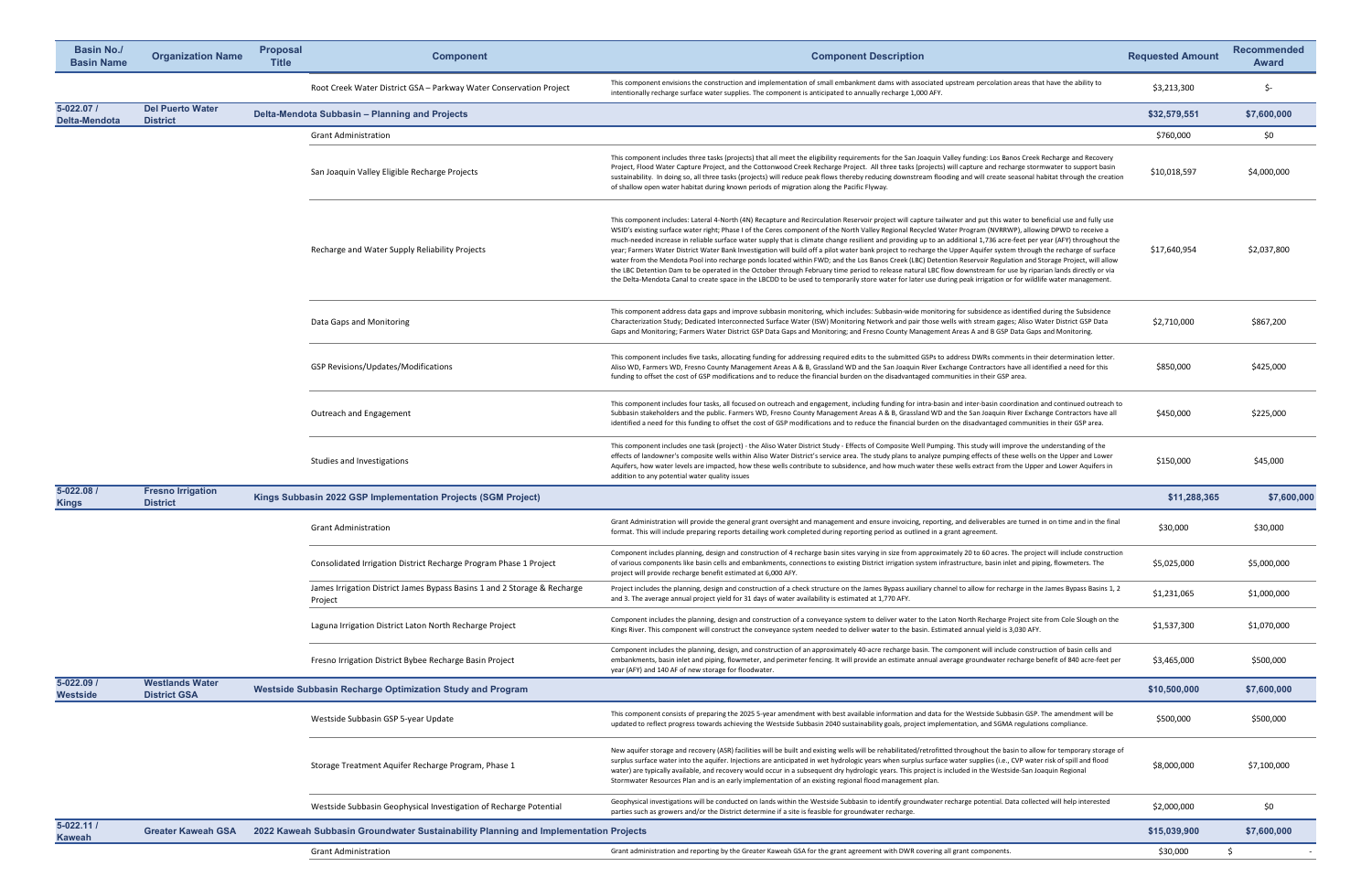| <b>Basin No./</b><br><b>Basin Name</b> | <b>Organization Name</b>   | <b>Proposal</b><br><b>Title</b> | <b>Component</b>                                                             | <b>Component Description</b>                                                                                                                                                                                                                                                                                                                                                                                                                                                                                                                                                                                                                        | <b>Requested Amount</b> | <b>Recommended</b><br><b>Award</b> |
|----------------------------------------|----------------------------|---------------------------------|------------------------------------------------------------------------------|-----------------------------------------------------------------------------------------------------------------------------------------------------------------------------------------------------------------------------------------------------------------------------------------------------------------------------------------------------------------------------------------------------------------------------------------------------------------------------------------------------------------------------------------------------------------------------------------------------------------------------------------------------|-------------------------|------------------------------------|
|                                        |                            |                                 | Kaweah Subbasin GSP Determination Response                                   | The Kaweah Subbasin GSAs received an Incomplete Determination on their respective GSPs and Coordination Agreement. The Kaweah Subbasin GSAs will be<br>coordinating and re-evaluating their GSPs related to three deficiencies by July 27, 2022                                                                                                                                                                                                                                                                                                                                                                                                     | \$250,000               | \$200,000                          |
|                                        |                            |                                 | Kaweah Subbasin GSP 2025 Update                                              | The Kaweah Subbasin GSAs submitted their GSPs in January 2020. Per the SGMA Regulations, each GSP must be updated and evaluated on progress related to the<br>established Sustainable Management Criteria at 5 year increments. The first update is due in January 2025.                                                                                                                                                                                                                                                                                                                                                                            | \$750,000               | \$600,000                          |
|                                        |                            |                                 | Kaweah Subbasin MODFLOW Model Update                                         | The Kaweah Subbasin partnered with Stanford University to incorporate a Subsidence package into the Kaweah Subbasin Hydrologic Model. As that process is<br>wrapping up, the Kaweah Subbasin and their consultants intend to update the Model with new data collected or better understood since the GSP to re-evaluate items<br>related to Water Budget and forecasted impacts through projects and management actions.                                                                                                                                                                                                                            | \$250,000               | \$200,000                          |
|                                        |                            |                                 | East Kaweah Water Quality Study                                              | The EKGSA is interested in increasing groundwater recharge within its boundaries, but desires to do so without negatively impacting groundwater quality for beneficial<br>uses/users. The groundwater quality data set currently available to the EKGSA has data gaps, thus deriving the need to perform a more focused water quality study in<br>the area with the intention of locating areas where additional recharge from smaller footprint facilities such as shallow dry wells will result in positive impacts for<br>beneficial uses/users.                                                                                                 | \$200,000               | \$200,000                          |
|                                        |                            |                                 | Mid-Kaweah Water Quality Study                                               | The MKGSA is interested in increasing groundwater recharge within its boundaries, but desires to do so without negatively impacting groundwater quality for<br>beneficial uses/users. The groundwater quality data set currently available to the EKGSA has data gaps, thus deriving the need to perform a more focused water<br>quality study in the area with the intention of locating areas where additional recharge from smaller footprint facilities such as shallow dry wells will result in positive<br>impacts for beneficial uses/users.                                                                                                 | \$200,000               | \$200,000                          |
|                                        |                            |                                 | KCWD Delta View Project - Phase 1                                            | The Kings County Water District is looking to develop a new 40-acre recharge basin near Grangeville Avenue and Cross Creek between the cities of Visalia and Hanford.<br>The basin will have the ability to fill by gravity from North Mill Creek through a new turnout and pipeline to the basin. There will also be the ability to fill from a new lift<br>pump in Cross Creek to pump water into the new basin.                                                                                                                                                                                                                                  | \$1,824,025             | \$1,374,025                        |
|                                        |                            |                                 | KDWCD Kaweah Oaks Preserve Flood-Recharge Project                            | The Kaweah Delta Water Conservation District is looking to develop additional recharge in the Kaweah Oaks Preserve north of the City of Farmersville. The Preserve<br>has rolling topography and sandier soils adjacent Deep Creek. This project proposes to install a new lift pump that will deliver water from Deep Creek into the Oaks<br>Preserve for recharging. Water will be passively recharged in lower areas of the Preserve property instead of grading new basins, conserving the natural Preserve<br>characteristics.                                                                                                                 | \$787,875               | \$425,975                          |
|                                        |                            |                                 | <b>EKGSA Cottonwood Creek Recharge Project</b>                               | The EKGSA is looking to develop a larger turnout from the Friant-Kern Canal to divert water into Cottonwood Creek to utilize the Creek as a linear recharge basin as it<br>is a sandier component with the East Kaweah. The project will modify Creek banks that are too low to support increase water diversions. It will also incorporate<br>measurement structures along the alignment for measurement and control capability.                                                                                                                                                                                                                   | \$750,000               | \$750,000                          |
|                                        |                            |                                 | EID Yokohl Creek Recharge Project                                            | The Exeter Irrigation District is looking to develop larger diversion capability from its system into Yokohl Creek to utilize the Creek as a linear recharge basin for<br>increase recharge capacity within the District boundary. The project will modify road crossings that currently limit flow capacity within the Creek. It will also<br>incorporate measurement structures along the alignment for measurement and control capability.                                                                                                                                                                                                       | \$500,000               | \$500,000                          |
|                                        |                            |                                 | SJWD Vanderstelt Recharge Project                                            | The St Johns Water District is looking to develop a new recharge basin north of the City of Visalia adjacent to the St. Johns River. The basin will be approximately 35<br>acres and have the ability to divert high-flow water from the St. Johns River for recharge. There will also be the ability to return water back into the St. Johns River<br>when peak flows have passed allowing for better control and delivery of flood flows.                                                                                                                                                                                                         | \$4,200,000             | \$400,000                          |
|                                        |                            |                                 | LSID Upper Lewis Creek Recharge Project                                      | The Lindsay-Strathmore Irrigation District is looking to develop larger diversion capability from its system into the upper portions of Lewis Creek to utilize the Creek as<br>a linear recharge basin for increase recharge capacity within the District boundary. The project includes slide gates and piping from the District's existing Friant-Kern<br>Canal Turnout, expanding the District's El Mirador Reservoir to have more capacity for holding more water in wet years and prolonging the ability to divert water into<br>Lewis Creek. It will also incorporate new SCADA measurement for telemetry control and measurement capability. | \$2,090,000             | \$375,000                          |
|                                        |                            |                                 | Visalia Cameron Creek Linear Recharge Project                                | The City of Visalia is looking to construct new check structures in Cameron Creek to utilize the Creek as a linear recharge facility behind a series of checks. The project<br>will allow the City to partner with Tulare Irrigation District to recharge water in the Creek.                                                                                                                                                                                                                                                                                                                                                                       | \$2,208,000             | \$2,000,000                        |
|                                        |                            |                                 | <b>SBMWC Flood Capture Project</b>                                           | Sentinel Butte MWC is looking to develop a basin on a parcel west of Woodlake to better handle flood water coming off the Kaweah River through the Wutchumna<br>Ditch as well as the drainages around the City of Woodlake. Better control and capture of these flows will allow for better management and delivery of water to areas<br>north of Woodlake and north/northeast of Ivanhoe.                                                                                                                                                                                                                                                          | \$1,000,000             | \$375,000                          |
| $5 - 022.121$<br><b>Tulare Lake</b>    | <b>Mid-Kings River GSA</b> |                                 | <b>Tulare Lake Subbasin Groundwater Recharge and Sustainability Projects</b> |                                                                                                                                                                                                                                                                                                                                                                                                                                                                                                                                                                                                                                                     | \$13,000,000            | \$7,600,000                        |
|                                        |                            |                                 | <b>KCWD Recharge Basins Project</b>                                          | The construction of a new 35-acre recharge basin and improvements to several existing recharge basins (expansion of existing basin by 6 acres). This component will<br>also install or renovate existing structures in each basin and install groundwater monitoring wells to assess improvements to change in groundwater levels, storage,<br>and quality. These basins are designed to capture floodwaters in wet years and benefit local communities by providing flood protection, reducing groundwater<br>demand by converting ag land to recharge basins.                                                                                     | \$3,000,000             | \$3,000,000                        |
|                                        |                            |                                 | <b>KRCD Kings River Channel Reclamation Project</b>                          | This is a flood management project that will remove approximately 280,000 cubic yards of accumulated sediments along the South Fork Section of the South Fork<br>Kings channel to restore 100-year flood capacity along the channel. This will improve the South Fork King surface water delivery system by bringing irrigation and<br>floodwaters to the area to be used in lieu of groundwater. Flood risks will be reduced for the area while minimizing groundwater pumping.                                                                                                                                                                    | \$1,600,000             | \$1,600,000                        |
|                                        |                            |                                 | CID Basin Recharge Project                                                   | A new 237-acre recharge basin with associated structures, diversion deliver canal, and monitoring wells will be built. This new basin will provide capture in an area that<br>has been previously underutilized. The project will have a direct benefit to the City and the Tulare Lake Subbasin (TLS) by decreasing flood risk, increasing groundwater<br>availability and stabilization by recharging the aquifer, reducing groundwater pumping, and increasing groundwater quality.                                                                                                                                                              | \$2,000,000             | \$2,000,000                        |
|                                        |                            |                                 | <b>Basin Assessment Studies</b>                                              | The GSP Assessment Studies project consists of activities related to the GSP implementation. Included in this are updates to the GSP, identifying location for potential<br>expansion of representative monitoring sites for land subsidence, identifying locations for potential expansion of RMS for increased groundwater quality, sustainable<br>yield analysis, and addressing identified data gaps. Each of these projects was selected to achieve the Project and Management Actions described in the GSP and<br>broaden the data available for analysis in order to better characterize basin conditions.                                   | \$1,000,000             | \$1,000,000                        |
|                                        |                            |                                 | <b>KCWD North Hanford Basin Project</b>                                      | This component consists of construction of a new recharge basin facility within proximity to the City of Hanford. This will require property purchase to utilize water<br>rights from the Peoples Ditch to provide surface water for the basin. The basin is anticipated to be 10 to 20 acres in size and be up to 5 feet deep and include a large<br>diameter turnout facility with associated structures and equipment. It is anticipated to provide up to approximately 1,000 to 2,000 acre-feet of recharge within 4 to 5<br>years.                                                                                                             | \$1,400,000             |                                    |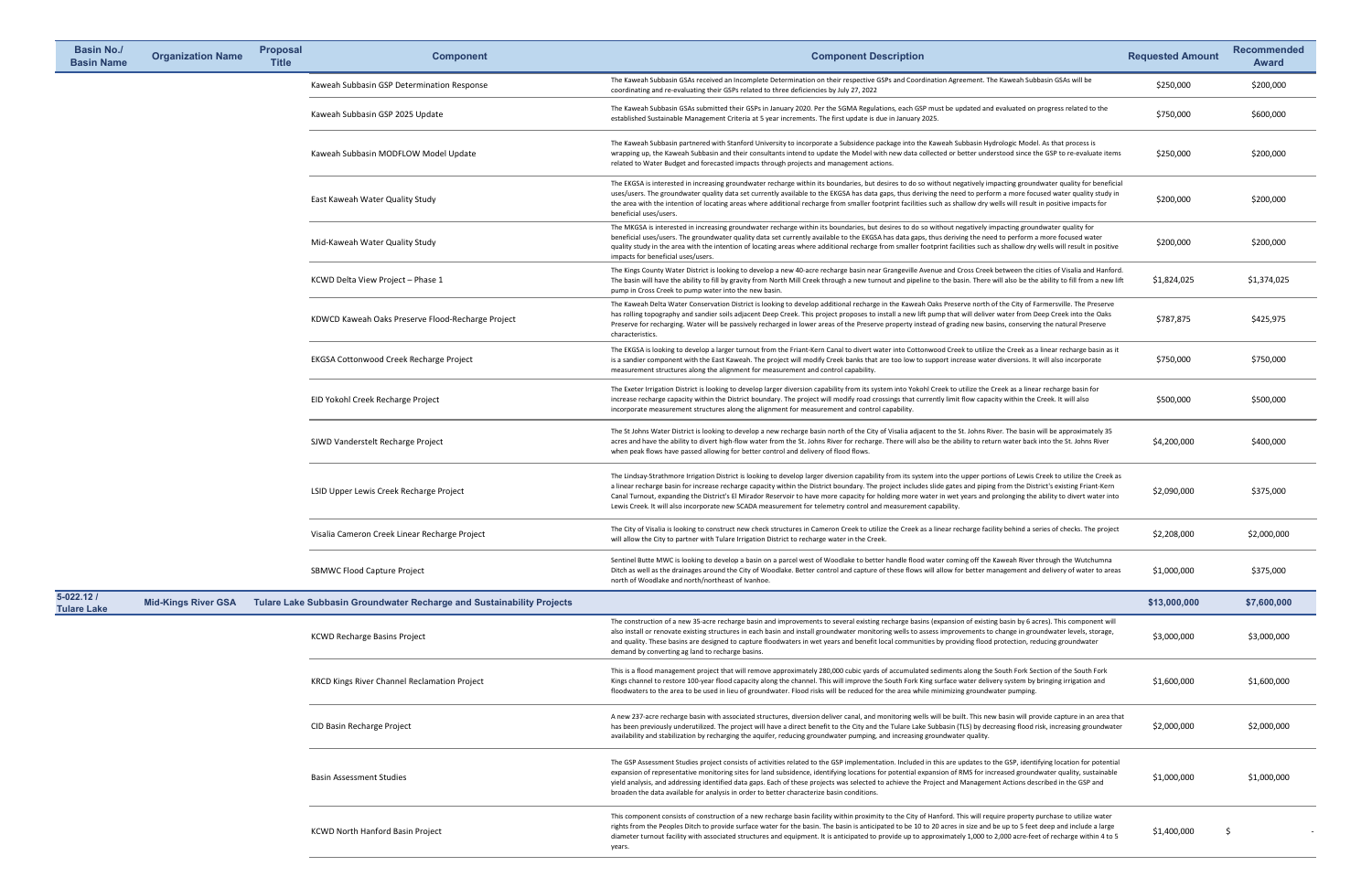| <b>Basin No./</b><br><b>Basin Name</b> | <b>Organization Name</b>                                   | <b>Proposal</b><br><b>Title</b> | <b>Component</b>                                                      | <b>Component Description</b>                                                                                                                                                                                                                                                                                                                                                                                                                                                                                                                                                                                                                                                                                               | <b>Requested Amount</b> | Recommend<br><b>Award</b> |
|----------------------------------------|------------------------------------------------------------|---------------------------------|-----------------------------------------------------------------------|----------------------------------------------------------------------------------------------------------------------------------------------------------------------------------------------------------------------------------------------------------------------------------------------------------------------------------------------------------------------------------------------------------------------------------------------------------------------------------------------------------------------------------------------------------------------------------------------------------------------------------------------------------------------------------------------------------------------------|-------------------------|---------------------------|
|                                        |                                                            |                                 | <b>ASR Evaluation Project</b>                                         | This is a developmental effort to establish a full-scale ASR program across the South Fork Kings GSA or throughout the subbasin. Additional testing and environmental<br>impact assessment is needed after a successful pilot test was conducted. Technical research needs include further analysis of geochemical interactions and well<br>performance changes, assessment of different agricultural well designs, and assessment of different portions of the B-aquifer zones within the Tulare Lake Subbasin.                                                                                                                                                                                                           | \$1,000,000             |                           |
|                                        |                                                            |                                 | Monitoring Wells/Subsidence Network                                   | This component is an assessment and expansion effort to the existing RMS network. The project is focused on resolving portions of the data gaps identified in the<br>monitoring network in the TLS GSP. Installation of new monitoring points will aid in the refinement and availability of reliable data to inform the hydrogeologic model<br>and justify the measurable objectives and minimum thresholds for sustainability outline in the GSP.                                                                                                                                                                                                                                                                        | \$1,000,000             |                           |
|                                        |                                                            |                                 | <b>CID North Reservoir</b>                                            | New reservoirs for water storage and recharge basins will be constructed with a proposed area between 300 and 900 acres. The project will have a direct benefit to<br>the Tulare Lake Subbasin (TLS) by increasing groundwater availability and stabilization by recharging the aquifer, reducing groundwater pumping, and increasing<br>groundwater quality.                                                                                                                                                                                                                                                                                                                                                              | \$2,000,000             |                           |
| $5 - 022.13/$<br><b>Tule</b>           | <b>Lower Tule River</b><br><b>Irrigation District GSA</b>  |                                 | <b>Tule Subbasin Groundwater Recharge and Sustainability Projects</b> |                                                                                                                                                                                                                                                                                                                                                                                                                                                                                                                                                                                                                                                                                                                            | \$14,940,908            | \$7,600,000               |
|                                        |                                                            |                                 | <b>Grant Administration</b>                                           | <b>Grant Administration</b>                                                                                                                                                                                                                                                                                                                                                                                                                                                                                                                                                                                                                                                                                                | \$150,000               | \$150,000                 |
|                                        |                                                            |                                 | DEID Turnipseed Phase V Recharge Basin                                | The groundwater recharge project includes the construction of a 156-acre water spreading facility that has the potential of an average annual net increase water<br>benefit to the Subbasin of 4,785 AF based on historical flood water available to the District and removal of production ag land.                                                                                                                                                                                                                                                                                                                                                                                                                       | \$5,084,000             | \$2,172,127               |
|                                        |                                                            |                                 | <b>TCWA Allensworth Project</b>                                       | The 80-acre groundwater recharge project will construct a series of groundwater basins to capture flood waters from the White River, a pipeline to divert flood waters<br>from the White River Channel, a berm along the proposed High-Speed Rail alignment, wildlife habitat, and local recreational park. This has the potential of an average<br>annual net increase water benefit to the Subbasin of 1,500 AF based on historical flood water available to the District and removal of production ag land.                                                                                                                                                                                                             | \$2,389,718             | \$1,866,897               |
|                                        |                                                            |                                 | <b>LTRID Tipton CSD Recharge Collaboration</b>                        | The 20-acre groundwater recharge project will convert farmed ground outside the southern boundary of Tipton into a dedicated recharge basin by capturing flood<br>flows. This has the potential of an average annual net increase water benefit to the Subbasin of 1,200 AF based on historical flood water available to the District and<br>removal of production ag land.                                                                                                                                                                                                                                                                                                                                                | \$2,457,000             | \$607,000                 |
|                                        |                                                            |                                 | LTRID Woodville PUD Recharge Collaboration                            | The 25-acre groundwater recharge project will convert farmed ground along the southern boundary of Woodville into a dedicated recharge basin by capturing flood<br>flows. This has the potential of an average annual net increase water benefit to the Subbasin of 750 AF based on historical flood water available to the District and<br>removal of production ag land.                                                                                                                                                                                                                                                                                                                                                 | \$981,750               | \$506,750                 |
|                                        |                                                            |                                 | Pixley ID Teviston Recharge Collaboration                             | The 40-acre groundwater recharge project will convert farmed ground along the southern boundary of the SDAC of Teviston into a dedicated recharge basin by<br>capturing flood flows. This has the potential of an average annual net increase water benefit to the Subbasin of 396 AF based on historical flood water available to the<br>District and removal of production ag land.                                                                                                                                                                                                                                                                                                                                      | \$937,650               | \$204,703                 |
|                                        |                                                            |                                 | Pixley ID Pixley PUD Recharge Collaboration                           | The 10-acre groundwater recharge project will convert farmed ground along the southern boundary of the SDAC of Pixley into a dedicated recharge basin by capturing<br>flood flows. This has the potential of an average annual net increase water benefit to the Subbasin of 396 AF based on historical flood water available to the District<br>and removal of production ag land.                                                                                                                                                                                                                                                                                                                                        | \$408,450               | \$207,515                 |
|                                        |                                                            |                                 | PID Southeast Service Area Lateral                                    | The component will construct a canal to divert flood flows from the Friant-Kern Canal and potentially provide an average annual net increase of 2,300 AF to the<br>Subbasin based on historical flood water available to the District. It would also provide surface water to 1,670-acres ag lands historically completely reliant on<br>groundwater as in-lieu to groundwater pumping, as well as support landowner developed recharge/banking projects to capture flood flows from the Tule River and<br>Friant Kern Canal.                                                                                                                                                                                              | \$2,033,000             | \$1,513,313               |
|                                        |                                                            |                                 | <b>Tulare County Water Security Project</b>                           | The core objective of this regional planning project is to develop a suite of new water projects that help secure safe drinking water supplies for disadvantaged<br>communities in southern Tulare County. This project directly relates to the Tipton, Woodville, Pixley, and Teviston projects included in this spending plan. The project<br>will help all GSAs in the subbasin by informing long-term management strategy and infrastructural development that promotes recharge to support municipal and<br>domestic systems.                                                                                                                                                                                         | \$499,340               | \$371,695                 |
| $5 - 022.141$<br><b>Kern</b>           | <b>Kern Groundwater</b><br><b>Authority GSA</b>            |                                 | <b>Kern Subbasin Spending Grant Projects</b>                          |                                                                                                                                                                                                                                                                                                                                                                                                                                                                                                                                                                                                                                                                                                                            | \$11,564,231            | \$7,600,000               |
|                                        |                                                            |                                 | <b>Grant Administration</b>                                           | <b>Grant Administration</b>                                                                                                                                                                                                                                                                                                                                                                                                                                                                                                                                                                                                                                                                                                | \$100,000               | \$100,000                 |
|                                        |                                                            |                                 | <b>Basin Study</b>                                                    | Basin Study to develop a systematic technical analysis to better represent and understand the flow of groundwater and surface water into, through and out of the Kern<br>Subbasin.                                                                                                                                                                                                                                                                                                                                                                                                                                                                                                                                         | \$2,910,450             | \$2,910,450               |
|                                        |                                                            |                                 | Evapotranspiration Analysis & Study - Field by Field                  | Project compliments the Basin Study by groundwater truthing the water demand part of SGMA. The Component will provide data on the soil types and farming<br>methods to further investigate the different crops planted and best way to meet water demands, providing a more accurate account of water usage.                                                                                                                                                                                                                                                                                                                                                                                                               | \$2,636,781             | \$2,636,781               |
|                                        |                                                            |                                 | Subsidence Investigation and Study - Priority Area #1                 | Data collection: Data to set the SMC for Kern subsidence. Strategically placed extensometers would provide the data necessary to set SMC as well as considering the<br>other activity of extractions occurring in the basin, oil extractions.                                                                                                                                                                                                                                                                                                                                                                                                                                                                              | \$1,563,000             | \$1,563,000               |
|                                        |                                                            |                                 | New or Converted Monitoring Wells                                     | Improve existing monitoring network throughout the Kern subbasin.                                                                                                                                                                                                                                                                                                                                                                                                                                                                                                                                                                                                                                                          | \$4,354,000             | \$389,769                 |
| $6 - 054/$<br><b>Indian Wells</b>      | <b>Indian Wells Valley</b><br><b>Groundwater Authority</b> |                                 | Indian Wells Valley Groundwater Basin Spending Plan Application       |                                                                                                                                                                                                                                                                                                                                                                                                                                                                                                                                                                                                                                                                                                                            | \$18,619,600            | \$7,600,000               |
|                                        |                                                            |                                 | <b>Grant Administration</b>                                           | <b>Grant Administration</b>                                                                                                                                                                                                                                                                                                                                                                                                                                                                                                                                                                                                                                                                                                | \$300,000               | \$300,000                 |
|                                        |                                                            |                                 | Imported Water Interconnection Project                                | Alignment study, design, permitting, environmental compliance, right-of-way, and coordination of delivery terms for constructing the new 50 mile pipeline and pump<br>stations to convey new purchased imported water supplies to the Basin. The alignment study will begin concurrent with required project environmental compliance,<br>which is anticipated to include a joint CEQA-NEPA study since the U.S. Bureau of Land Management has jurisdiction over most of the southern portion of the Basin. In<br>addition to 90% design plans.                                                                                                                                                                            | \$8,184,900             | \$7,300,000               |
|                                        |                                                            |                                 | <b>Water Recycling Project</b>                                        | This proposed component will first consist of furnishing a recycled water alternatives analysis to identify the most feasible and cost-effective beneficial use(s) of<br>recycled water in the Basin. The alternatives analysis is intended to serve as a basis for design, permitting, environmental compliance, and right-of-way acquisition for<br>the Authority and City's ultimate goal for recycled water use(s). The Authority will also conduct significant public and stakeholder outreach/coordination throughout<br>the planning and design phases of the recycled water effort to inform local regulatory agencies of project progress and to inform the public of changes to Basin water<br>supply operations | \$5,150,500             | \$0                       |
|                                        |                                                            |                                 | Data Gap Evaluation, Data Collection, and Monitoring Program          | Previously conducted a reconnaissance field trip to identify key Basin areas that may contain viable GDE communities and that were favorable for measurement of<br>groundwater characteristics. For this component, the Authority will plan to conduct a second reconnaissance field trip at different potential monitoring sites based on<br>the results of the reconnaissance field trip, and a subsequent GDE monitoring plan will be developed based on the findings of the 2nd reconnaissance field trip. The<br>GDE monitoring plan will identify key GDE monitoring sites and associated monitoring wells that may assist in quantifying GDE health.                                                                | \$1,066,200             | \$0                       |
|                                        |                                                            |                                 |                                                                       |                                                                                                                                                                                                                                                                                                                                                                                                                                                                                                                                                                                                                                                                                                                            |                         |                           |

| oposal<br>Title | <b>Component</b>                                                 | <b>Component Description</b>                                                                                                                                                                                                                                                                                                                                                                                                                                                                                                                                                                                                                                                                                               | <b>Requested Amount</b> | <b>Recommended</b><br><b>Award</b> |
|-----------------|------------------------------------------------------------------|----------------------------------------------------------------------------------------------------------------------------------------------------------------------------------------------------------------------------------------------------------------------------------------------------------------------------------------------------------------------------------------------------------------------------------------------------------------------------------------------------------------------------------------------------------------------------------------------------------------------------------------------------------------------------------------------------------------------------|-------------------------|------------------------------------|
|                 | <b>ASR Evaluation Project</b>                                    | This is a developmental effort to establish a full-scale ASR program across the South Fork Kings GSA or throughout the subbasin. Additional testing and environmental<br>impact assessment is needed after a successful pilot test was conducted. Technical research needs include further analysis of geochemical interactions and well<br>performance changes, assessment of different agricultural well designs, and assessment of different portions of the B-aquifer zones within the Tulare Lake Subbasin.                                                                                                                                                                                                           | \$1,000,000             | S                                  |
|                 | Monitoring Wells/Subsidence Network                              | This component is an assessment and expansion effort to the existing RMS network. The project is focused on resolving portions of the data gaps identified in the<br>monitoring network in the TLS GSP. Installation of new monitoring points will aid in the refinement and availability of reliable data to inform the hydrogeologic model<br>and justify the measurable objectives and minimum thresholds for sustainability outline in the GSP.                                                                                                                                                                                                                                                                        | \$1,000,000             | S                                  |
|                 | <b>CID North Reservoir</b>                                       | New reservoirs for water storage and recharge basins will be constructed with a proposed area between 300 and 900 acres. The project will have a direct benefit to<br>the Tulare Lake Subbasin (TLS) by increasing groundwater availability and stabilization by recharging the aquifer, reducing groundwater pumping, and increasing<br>groundwater quality.                                                                                                                                                                                                                                                                                                                                                              | \$2,000,000             | S                                  |
|                 | <b>Subbasin Groundwater Recharge and Sustainability Projects</b> |                                                                                                                                                                                                                                                                                                                                                                                                                                                                                                                                                                                                                                                                                                                            | \$14,940,908            | \$7,600,000                        |
|                 | <b>Grant Administration</b>                                      | <b>Grant Administration</b>                                                                                                                                                                                                                                                                                                                                                                                                                                                                                                                                                                                                                                                                                                | \$150,000               | \$150,000                          |
|                 | DEID Turnipseed Phase V Recharge Basin                           | The groundwater recharge project includes the construction of a 156-acre water spreading facility that has the potential of an average annual net increase water<br>benefit to the Subbasin of 4,785 AF based on historical flood water available to the District and removal of production ag land.                                                                                                                                                                                                                                                                                                                                                                                                                       | \$5,084,000             | \$2,172,127                        |
|                 | <b>TCWA Allensworth Project</b>                                  | The 80-acre groundwater recharge project will construct a series of groundwater basins to capture flood waters from the White River, a pipeline to divert flood waters<br>from the White River Channel, a berm along the proposed High-Speed Rail alignment, wildlife habitat, and local recreational park. This has the potential of an average<br>annual net increase water benefit to the Subbasin of 1,500 AF based on historical flood water available to the District and removal of production ag land.                                                                                                                                                                                                             | \$2,389,718             | \$1,866,897                        |
|                 | LTRID Tipton CSD Recharge Collaboration                          | The 20-acre groundwater recharge project will convert farmed ground outside the southern boundary of Tipton into a dedicated recharge basin by capturing flood<br>flows. This has the potential of an average annual net increase water benefit to the Subbasin of 1,200 AF based on historical flood water available to the District and<br>removal of production ag land.                                                                                                                                                                                                                                                                                                                                                | \$2,457,000             | \$607,000                          |
|                 | LTRID Woodville PUD Recharge Collaboration                       | The 25-acre groundwater recharge project will convert farmed ground along the southern boundary of Woodville into a dedicated recharge basin by capturing flood<br>flows. This has the potential of an average annual net increase water benefit to the Subbasin of 750 AF based on historical flood water available to the District and<br>removal of production ag land.                                                                                                                                                                                                                                                                                                                                                 | \$981,750               | \$506,750                          |
|                 | Pixley ID Teviston Recharge Collaboration                        | The 40-acre groundwater recharge project will convert farmed ground along the southern boundary of the SDAC of Teviston into a dedicated recharge basin by<br>capturing flood flows. This has the potential of an average annual net increase water benefit to the Subbasin of 396 AF based on historical flood water available to the<br>District and removal of production ag land.                                                                                                                                                                                                                                                                                                                                      | \$937,650               | \$204,703                          |
|                 | Pixley ID Pixley PUD Recharge Collaboration                      | The 10-acre groundwater recharge project will convert farmed ground along the southern boundary of the SDAC of Pixley into a dedicated recharge basin by capturing<br>flood flows. This has the potential of an average annual net increase water benefit to the Subbasin of 396 AF based on historical flood water available to the District<br>and removal of production ag land.                                                                                                                                                                                                                                                                                                                                        | \$408,450               | \$207,515                          |
|                 | PID Southeast Service Area Lateral                               | The component will construct a canal to divert flood flows from the Friant-Kern Canal and potentially provide an average annual net increase of 2,300 AF to the<br>Subbasin based on historical flood water available to the District. It would also provide surface water to 1,670-acres ag lands historically completely reliant on<br>groundwater as in-lieu to groundwater pumping, as well as support landowner developed recharge/banking projects to capture flood flows from the Tule River and<br>Friant Kern Canal.                                                                                                                                                                                              | \$2,033,000             | \$1,513,313                        |
|                 | <b>Tulare County Water Security Project</b>                      | The core objective of this regional planning project is to develop a suite of new water projects that help secure safe drinking water supplies for disadvantaged<br>communities in southern Tulare County. This project directly relates to the Tipton, Woodville, Pixley, and Teviston projects included in this spending plan. The project<br>will help all GSAs in the subbasin by informing long-term management strategy and infrastructural development that promotes recharge to support municipal and<br>domestic systems.                                                                                                                                                                                         | \$499,340               | \$371,695                          |
|                 | n Subbasin Spending Grant Projects                               |                                                                                                                                                                                                                                                                                                                                                                                                                                                                                                                                                                                                                                                                                                                            | \$11,564,231            | \$7,600,000                        |
|                 | <b>Grant Administration</b>                                      | <b>Grant Administration</b>                                                                                                                                                                                                                                                                                                                                                                                                                                                                                                                                                                                                                                                                                                | \$100,000               | \$100,000                          |
|                 | <b>Basin Study</b>                                               | Basin Study to develop a systematic technical analysis to better represent and understand the flow of groundwater and surface water into, through and out of the Kern<br>Subbasin.                                                                                                                                                                                                                                                                                                                                                                                                                                                                                                                                         | \$2,910,450             | \$2,910,450                        |
|                 | Evapotranspiration Analysis & Study - Field by Field             | Project compliments the Basin Study by groundwater truthing the water demand part of SGMA. The Component will provide data on the soil types and farming<br>methods to further investigate the different crops planted and best way to meet water demands, providing a more accurate account of water usage.                                                                                                                                                                                                                                                                                                                                                                                                               | \$2,636,781             | \$2,636,781                        |
|                 | Subsidence Investigation and Study - Priority Area #1            | Data collection: Data to set the SMC for Kern subsidence. Strategically placed extensometers would provide the data necessary to set SMC as well as considering the<br>other activity of extractions occurring in the basin, oil extractions.                                                                                                                                                                                                                                                                                                                                                                                                                                                                              | \$1,563,000             | \$1,563,000                        |
|                 | New or Converted Monitoring Wells                                | Improve existing monitoring network throughout the Kern subbasin.                                                                                                                                                                                                                                                                                                                                                                                                                                                                                                                                                                                                                                                          | \$4,354,000             | \$389,769                          |
|                 | an Wells Valley Groundwater Basin Spending Plan Application      |                                                                                                                                                                                                                                                                                                                                                                                                                                                                                                                                                                                                                                                                                                                            | \$18,619,600            | \$7,600,000                        |
|                 | <b>Grant Administration</b>                                      | <b>Grant Administration</b>                                                                                                                                                                                                                                                                                                                                                                                                                                                                                                                                                                                                                                                                                                | \$300,000               | \$300,000                          |
|                 | Imported Water Interconnection Project                           | Alignment study, design, permitting, environmental compliance, right-of-way, and coordination of delivery terms for constructing the new 50 mile pipeline and pump<br>stations to convey new purchased imported water supplies to the Basin. The alignment study will begin concurrent with required project environmental compliance,<br>which is anticipated to include a joint CEQA-NEPA study since the U.S. Bureau of Land Management has jurisdiction over most of the southern portion of the Basin. In<br>addition to 90% design plans.                                                                                                                                                                            | \$8,184,900             | \$7,300,000                        |
|                 | <b>Water Recycling Project</b>                                   | This proposed component will first consist of furnishing a recycled water alternatives analysis to identify the most feasible and cost-effective beneficial use(s) of<br>recycled water in the Basin. The alternatives analysis is intended to serve as a basis for design, permitting, environmental compliance, and right-of-way acquisition for<br>the Authority and City's ultimate goal for recycled water use(s). The Authority will also conduct significant public and stakeholder outreach/coordination throughout<br>the planning and design phases of the recycled water effort to inform local regulatory agencies of project progress and to inform the public of changes to Basin water<br>supply operations | \$5,150,500             | \$0                                |
|                 | Data Gap Evaluation, Data Collection, and Monitoring Program     | Previously conducted a reconnaissance field trip to identify key Basin areas that may contain viable GDE communities and that were favorable for measurement of<br>groundwater characteristics. For this component, the Authority will plan to conduct a second reconnaissance field trip at different potential monitoring sites based on<br>the results of the reconnaissance field trip, and a subsequent GDE monitoring plan will be developed based on the findings of the 2nd reconnaissance field trip. The<br>GDE monitoring plan will identify key GDE monitoring sites and associated monitoring wells that may assist in quantifying GDE health.                                                                | \$1,066,200             | \$0                                |